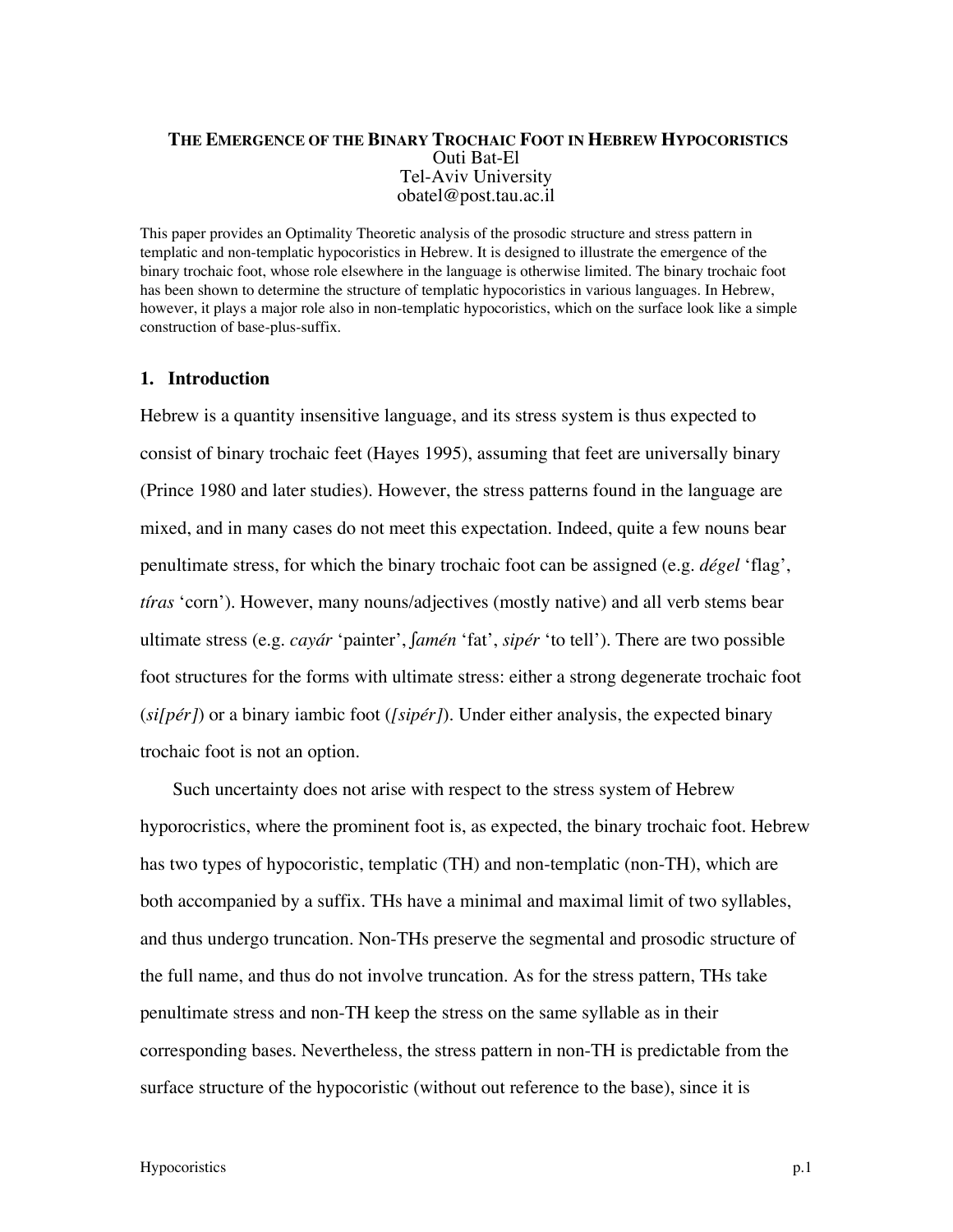determined by the suffixes: the hypocoristic bears penultimate stress when the suffix -*i* and antepenultimate when the suffix is -*le*. 1

| a. Templatic hypocoristics |          | b. Non-templatic hypocoristics |           |           |           |
|----------------------------|----------|--------------------------------|-----------|-----------|-----------|
| $-l$                       |          | -le<br>$-l$                    |           |           |           |
| Base name                  | Hypo     | Base name                      | Hypo      | Base name | Hypo      |
| sigál                      | $s$ íg-i | mixál                          | mixál-i   | tíkva     | tíkva-le  |
| cipóra                     | $c$ íp-i | Perán                          | Perán-i   | míka      | míka-le   |
| menáxem                    | mén-i    | revitál                        | revitál-i | cipóra    | cipóra-le |

(1) Types of Hebrew hypocoristics

I will argue that the constraints assigning the binary trochaic foot, determine the prosodic structure and stress pattern of THs, as well as the stress pattern of non-THs. The prominent role of the binary trochaic foot in Hebrew hypocoristics reflects "the emergence of the unmarked". This notion, introduced in McCarthy and Prince (1994), refers to circumstances in which the effect of a markedness constraint, which is usually not active due to a higher-ranked competing constraint, emerges in certain contexts. The context can be some lexical items in which the competing higher-ranked constraint is not relevant, or an entire class of lexical items whose constraint ranking differs from that of other classes. The emergence of the binary trochaic foot in Hebrew hypocoristics is of the second type. That is, the constraint rankings associated with the hypocoristics grant an undominated status to the constraints assigning the binary trochaic foot, FOOT BINARITY and TROCHEE.

The discussion begins with a review of the stress patterns in Hebrew nouns (§2.1), arguing that the role of TROCHEE is limited to one particular class of noun stems, whose stress is penultimate. Otherwise, the stress pattern emerges from the interaction of various

 $\overline{\phantom{a}}$ <sup>1</sup> The suffix -*le* has been borrowed from Yiddish, and is used mostly, but not exclusively, by the older generation. The suffix -*i* has probably been borrowed from German, and is much more common. Hypocoristics with either suffix may be used as a term of endearment (i.e. context dependent) as well as the non-formal variant of a name (i.e. register dependent). However, non-THs are more common as a term of endearment, while THs are more common as the non-formal variant of a name. I ignore here marginal patterns of hypocoristics, in particular those borrowed as a whole from Yiddish (e.g. *yícxak* – /*ícik*, *yákov* – *yánka-le*, ), as well as those with the suffixes -*u∫* and -*ki*/-*ko*.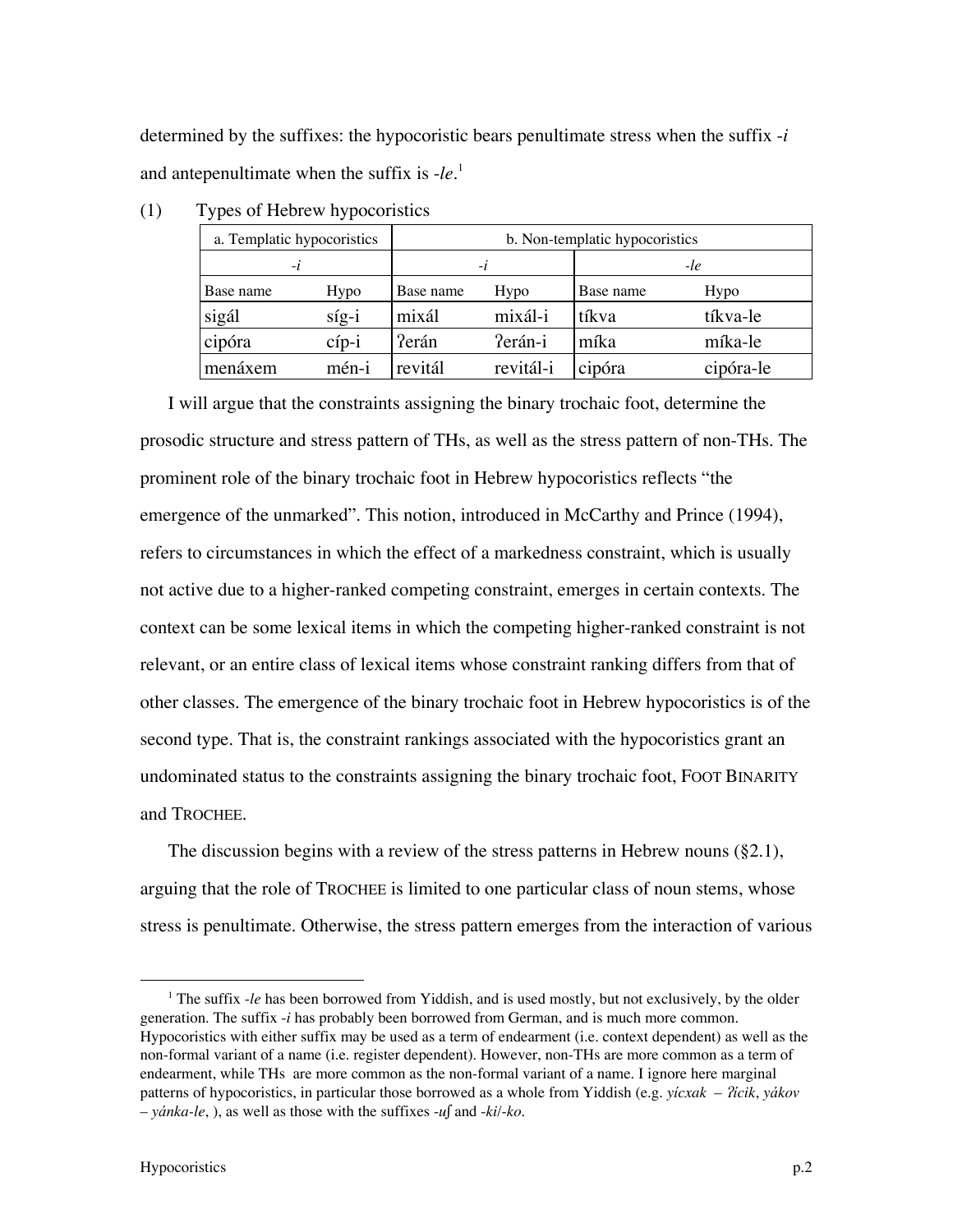constraints, none of which is TROCHEE. The stress pattern of proper names is then presented (§2.2), as a background for the discussion on non-THs. It is argued that stress in proper names is always to be lexical, although many names have variable stress, one of which is ultimate.

The analysis of Hebrew hypocoristics begins with THs (§3), whose structure is assigned by the binary trochaic foot. It is shown, that the constraint hierarchy deriving the stress pattern of the limited class of noun stems with penultimate stress, is the one deriving the stress pattern in THs. In non-THs (§4), the binary trochaic foot serves as the subcategorization frame of the suffixes. Despite the subcategorization of the suffixes, a non-TH is entirely faithful to its base name, as it does not exhibit either truncation or stress shift.

The data presented in this paper are based on existing hypocoristics (rather than on forms drawn from experiments assessing speakers' intuition). Native speakers were asked to provide the names and the corresponding nicknames of people they know or know of. Nicknames whose segmental structure was remote from the base name (e.g. *kú∫ku∫* for *mixál*), were excluded, although most of them fit into the binary trochaic foot. Sporadic segmental alternations appearing in THs, such as stopping (e.g. *rúven* – *rúbi*) and vowel alternation (e.g. *binyámin* – *béni*), are ignored.

#### **2. Stress in Hebrew nouns and proper names**

This section provides a brief discussion of the stress patterns in Hebrew nouns, arguing that the effect of TROCHEE is limited to one exclusive type of nouns. Otherwise, foot prominence, either trochaic or iambic, emerges from (i) an underlying distinction between stems with lexical stress and stems free of stress, and (ii) a constraint interaction, where TROCHEE is not active. The first sub-section discusses stress in noun stems and suffixed forms and the second, in proper names.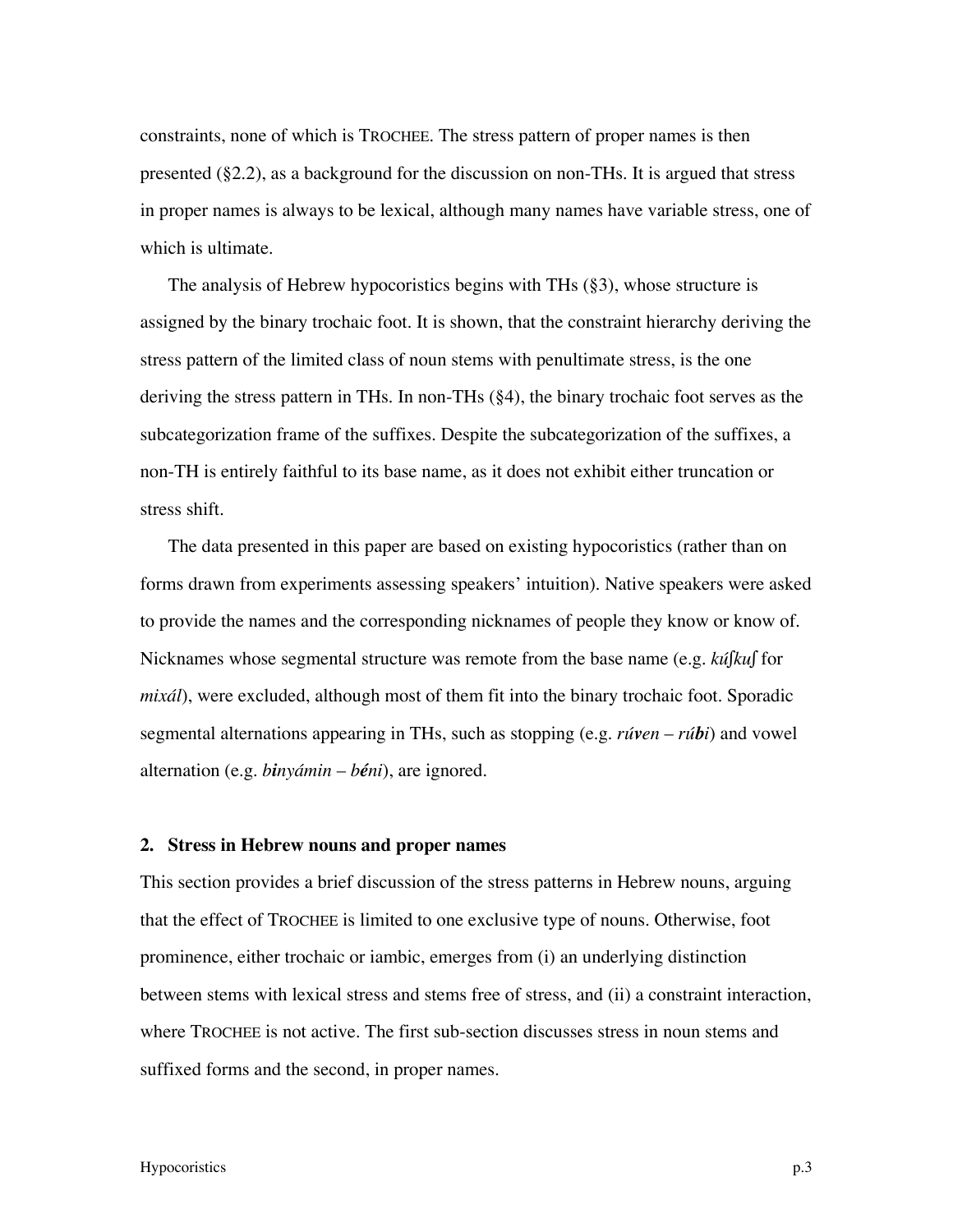## **2.1. Stress in stems and suffixed forms**

Hebrew is a quantity-insensitive language; it has no phonemic length contrast and its stress system, as reviewed below, does not distinguish between CV and CVC syllables.<sup>2</sup> According to Hayes' (1995) study of stress systems, "syllabic trochee languages tend to be languages that have no quantity distinction at all" (p. 101). Assuming that feet are universally binary, this tendency gave rise to two competing analyses of the Hebrew stress system. Graf and Ussishkin (2003) argue that the strong foot (enclosed in square brackets) is binary, either iambic or trochaic *([kélev]*, *[cayár]*), while Becker (2003a) argues that the strong foot is trochaic, either binary or degenerate (*[kélev]*, *ca[yár]*).

Graf and Ussishkin (2003) isolate the constraints assigning feet from those assigning foot prominence. The proposal is based primarily on the Hebrew verb paradigm, but is argued to hold for Hebrew nouns as well, taking into consideration some idiosyncrasies to be discussed below. According to this proposal, ultimate stress in Hebrew is due to the interaction of the constraints assigning right-aligned binary feet not specified for prominence (ALIGNR(Ft, PrWd) and FOOT BINARITY), with the constraint assigning stress to the final syllable in the prosodic word (FINAL STRESS). That is, the iambic foot in *[cayár]* 'painter' is not due to the constraint IAMB, and the trochaic foot in *[tíras]* 'corn' is not due to the constraint TROCHEE. As I will show below, while in both the feet are assigned by ALIGNR(Ft, PrWd) and FOOT BINARITY, in the former the prominence of the foot is determined by FINAL STRESS, and in the latter it is lexical.

Graf and Ussishkin's analysis has been challenged in Becker (2003a), who argues that feet in Hebrew are trochaic. Becker's analysis is based on acoustic studies of phrases, which showed that stress has two phonetic manifestations in Hebrew: vowel length in the stressed syllable and high pitch on the following syllable (which can be the first syllable

 $\overline{a}$  $^2$  Also, the templatic morphology of the language does not distinguish between the different types of syllable. For example, the prosodic structure of the verbs *gidel* 'to grow', *tirgem* 'to translate', and *kimpleks* 'to make complex' is assigned by a disyllabic template, not specified for syllable structure (McCarthy 1984, Bat-El 1994, Ussishkin 2000).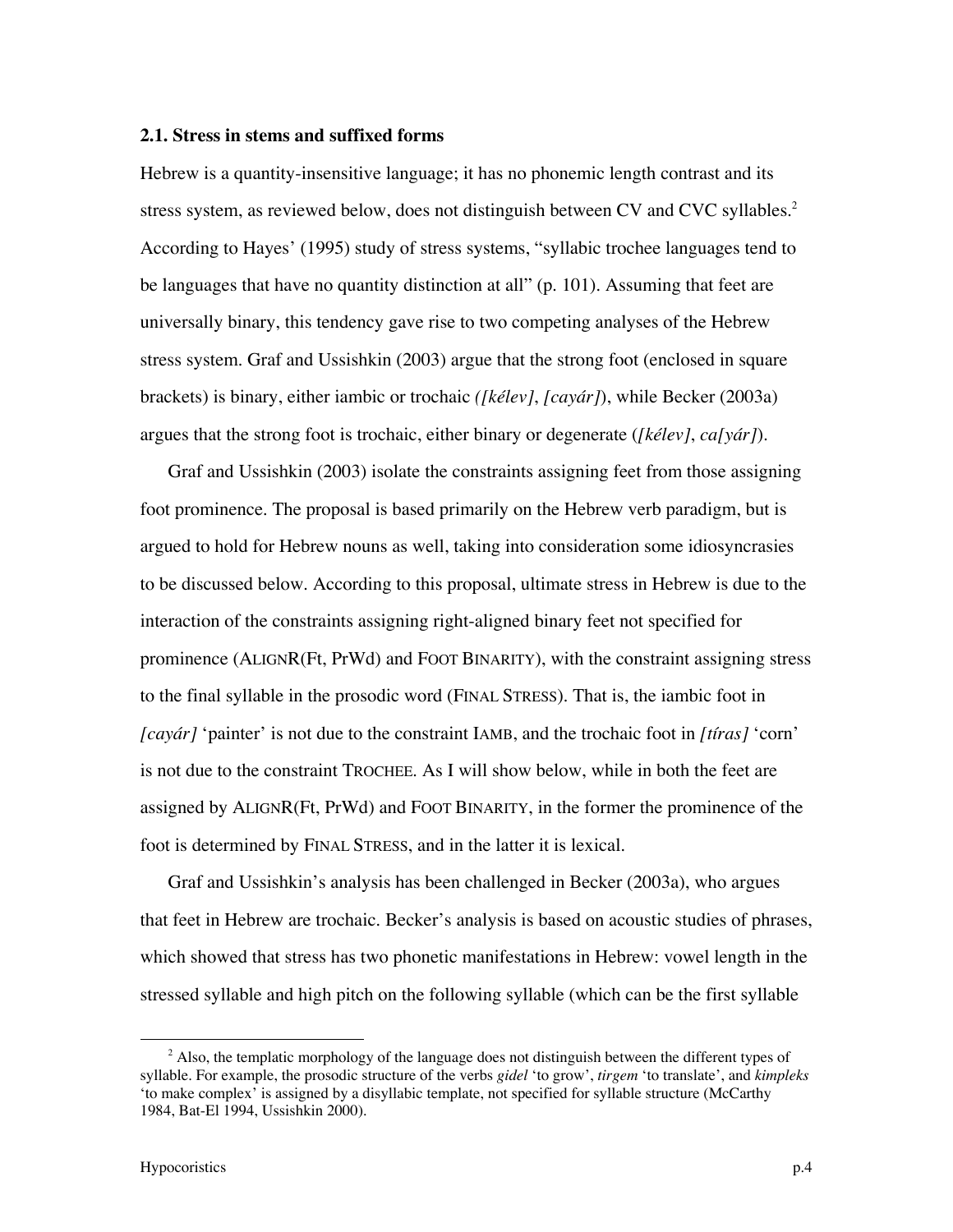in the following word). In isolation, or in phrase-final position, words with penultimate stress get the same structure as in Graf and Ussishkin's analysis, i.e. *[tíras]*. However, words with ultimate stress, in the same context, get a degenerate foot, i.e. *ca[yár]*, rather than a binary foot. $3$ 

Most noun stems in Hebrew bear ultimate stress, quite a few bear penultimate stress, and there is also a handful with antepenultimate stress. As shown in (2) below, syllable structure, i.e. CV vs. CVC, does not play a role in the stress pattern (Bolozky 1982, Graf1999); both CV and CVC can be stressed in any of the last three syllables of the prosodic word.

| Stress pattern  |           | Ultimate       |            | Penultimate |           | Antepenultimate |             |
|-----------------|-----------|----------------|------------|-------------|-----------|-----------------|-------------|
|                 |           | mispó          | 'fodder'   | kélev       | 'dog'     | télefon         | 'phone'     |
|                 | <b>CV</b> | kitá           | 'class'    | tíras       | 'corn'    |                 |             |
| <b>Stressed</b> |           | mataná         | 'present'  | rakévet     | 'train'   |                 |             |
| syllable        |           | fulxán         | 'table'    | tráktor     | 'tractor' | ámbulans        | 'ambulance' |
|                 |           | CVC kadúr      | 'ball'     | sávta       | 'grandma' |                 |             |
|                 |           | <b>Tavirón</b> | 'airplane' | mástik      | 'gum'     |                 |             |

The stress system in the verb paradigm is regular and consistent. All verb stems bear ultimate stress. The stressed pattern in suffixed verbs depends mostly on the type of suffix (vowel-initial vs. consonant-initial), the number of syllables in the stem (one vs. two), and the height of the vowel in the last syllable of the stem (high vs. non-high). Stress in suffixed verbs is penultimate when the stem is monosyllabic (e.g. *∫ár* – *∫ár-a* – *∫ár-ti* 'he – she – I sang'), when the vowel in the final stem syllable is high (e.g. *hitxíl* – *hitxíl-a* – *hitxál-ti* 'he – she – I started'), and when the suffix is consonant-initial (e.g. *patáx* – *patáx*-ti 'he – I opened'). When the suffix is vowel-initial (and the stem is not monosyllabic and does not have a high vowel in the final syllable) stress is ultimate (e.g. *patáx* – *patx-á* 'he – she opened', *tirgém* – *tirgem-á* 'he – she translated').

 <sup>3</sup> <sup>3</sup> Becker, unlike Graf and Ussishkin, does not assume exhaustive footing, due to the absence of acoustic cues for secondary stress. This distinction does not bear on the discussion here.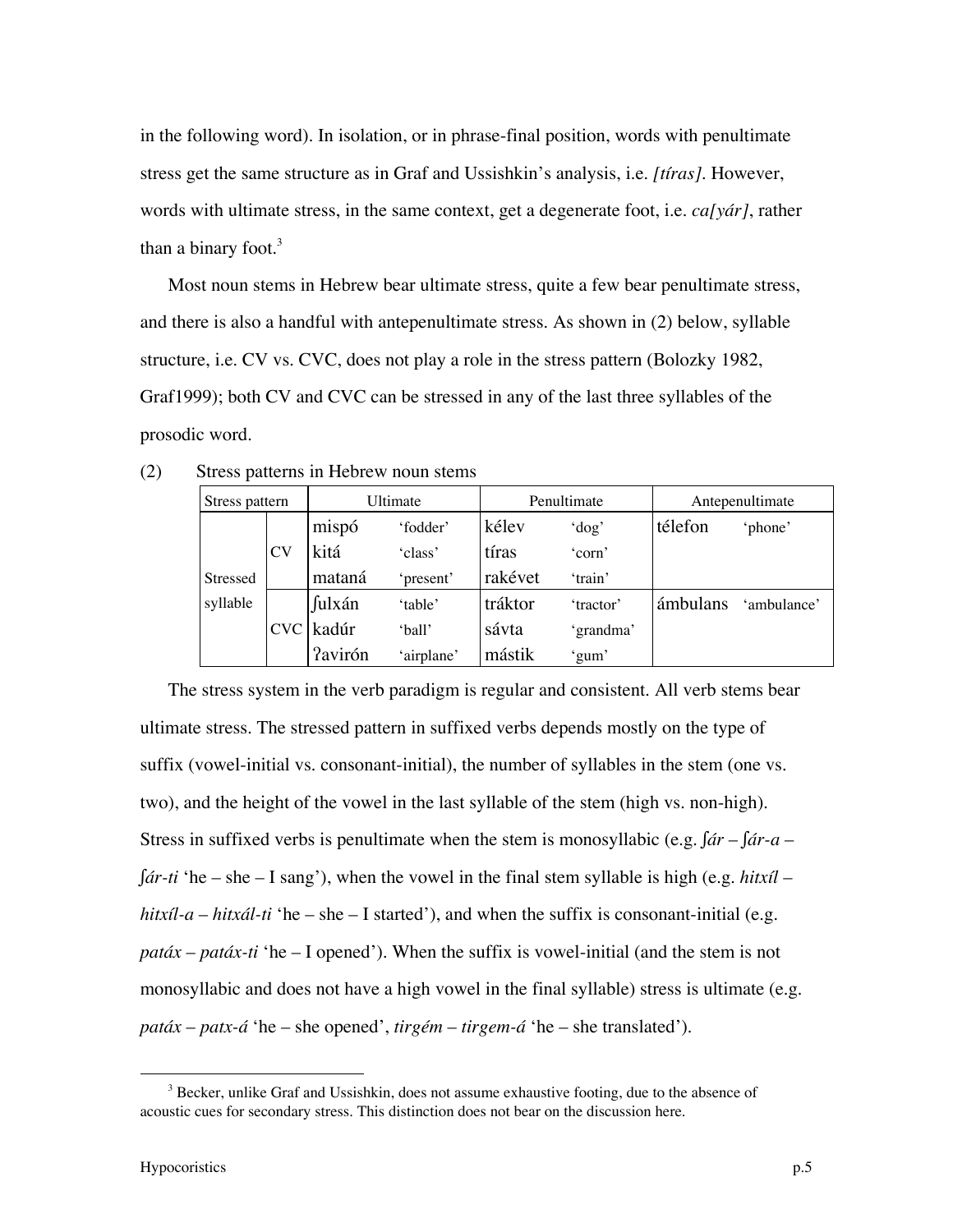What is unique to the stress patterns in nouns, as opposed to verbs, is the mixed paradigms, not predicted by phonological properties. Nouns with an identical stress pattern in the stem may have different stress patterns in their suffixed forms (e.g. *gamád* – *gamad-ím* 'dwarf (dwarves)' vs. *salát* – *salát-im* 'salad(s)'), and nouns with an identical stress pattern in their suffixed forms may have different stress patterns in the stems (e.g. *gamál* – *gmal-ím* 'camel(s)' vs. *kéter* – *ktar-ím* 'crown(s)').

As argued in Bat-El (1993), the classification of nouns with respect to stress must be based on their behavior in the paradigm, rather than on the stress in the stem (see also Melcuk and Podolsky 1996, Bolozky 2000). In some nouns, stress is immobile, appearing on the same syllable in the bare stem and the suffixed form  $(3c,d)$ . In others, stress is mobile, ultimate in the suffixed form, and ultimate (3a) or penultimate (3b) in the bare stem. As shown in (3), the position of stress in the stem does not determine its mobility when a suffix is added. $4$ 

|          | Stem's stress |                                                                    |              |             |                       |         |  |  |
|----------|---------------|--------------------------------------------------------------------|--------------|-------------|-----------------------|---------|--|--|
|          |               | Ultimate                                                           |              | Penultimate |                       |         |  |  |
|          |               | a.                                                                 |              |             | b.                    |         |  |  |
| Mobile   | xút           | xut-ím                                                             | 'string'     |             | nékev nekav-ím 'hole' |         |  |  |
| stress   | tavlín        | tavlin-ím                                                          | 'spices'     |             | xéder xadar-ím 'room' |         |  |  |
|          | melafefón     | melafefon-ím 'cucumber'                                            |              |             | ∫óre∫ ∫ora∫-ím        | 'roots' |  |  |
|          |               | $\mathbf{c}$ .                                                     |              |             |                       |         |  |  |
| Immobile | tút           | tút-im                                                             | 'strawberry' |             | méter métr-im         | 'meter' |  |  |
| stress   | xamsín        | xamsín-im                                                          | 'heat wave'  |             | tíras tíras-im        | 'corn'  |  |  |
|          |               | hipopotám hipopotám-im 'hippopotamus' tráktor tráktor-im 'tractor' |              |             |                       |         |  |  |

(3) Stress mobility

 $\overline{a}$  When stress is antepenultimate in the stem, it optionally shifts two syllables to the right when a suffix is added (e.g. *télefon* – *télefon-im* ~ *telefón-im*, /*ámbulans* – /*ámbulans-im* ~ /*ambulíns-im*). The discussion here is restricted to stems with ultimate and penultimate stress, and to forms with the masculine plural suffix -*im*. See Bat-El (1993) for more extensive discussion.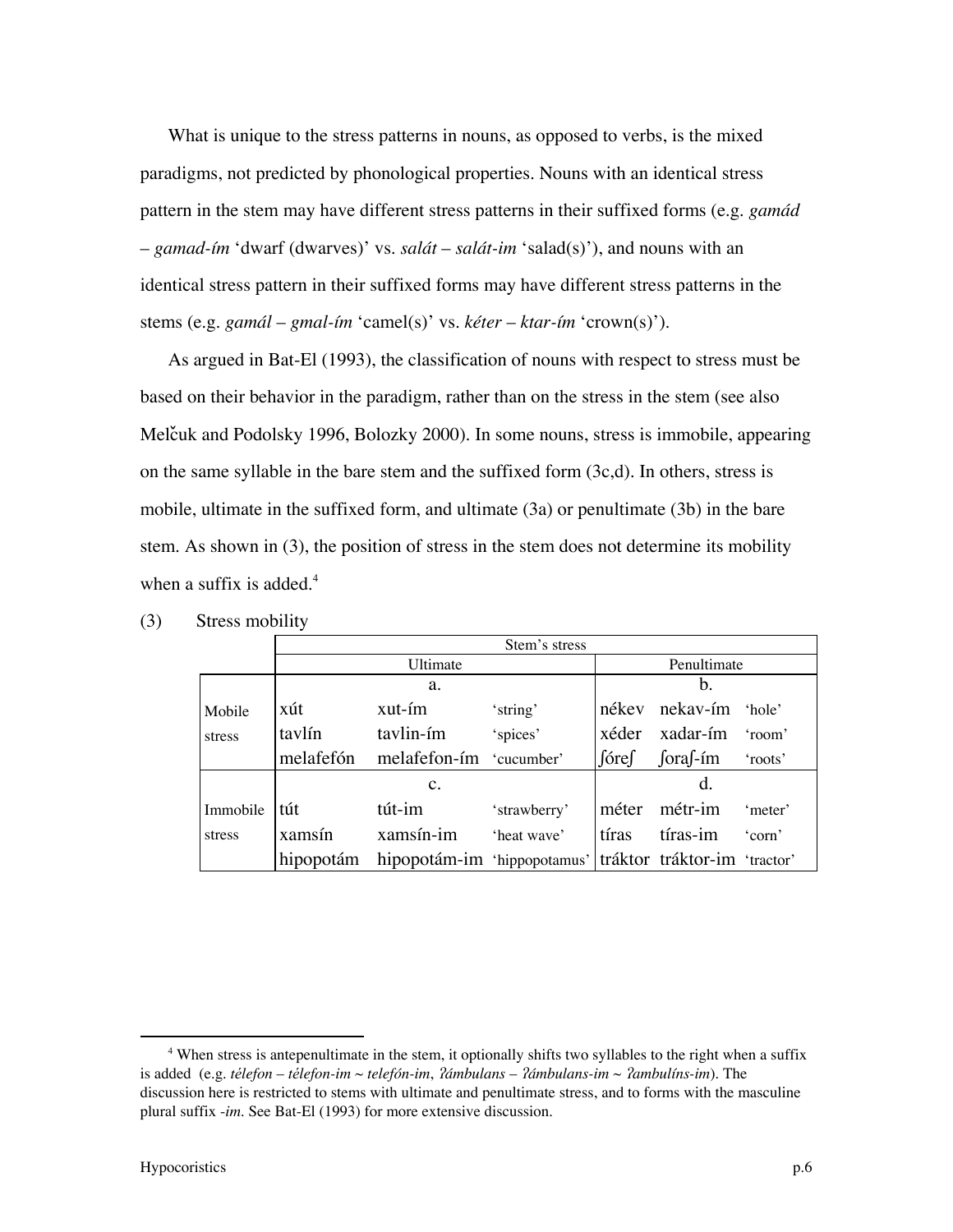Of the four types above, those with mobile stress are the most common, as they characterize native vocabulary. Immobile stress is found mostly, but not exclusively, in borrowed nouns (Schwarzwald 1998) and acronym words (Bat-El 1994a).<sup>5</sup>

As the examples in (3) suggest, Hebrew learners are faced with contradicting evidence when it comes to establishing the stress system of nouns. Since generalizations cannot be obtained, they have to learn the stress pattern of each noun stem independently. This learning procedure is supported by the fact reported in Ben-David (2001), that children hardly ever misplace stress in stems, although their vocabulary includes all stress patterns (e.g. *bubá* 'doll', *dúbi* 'teddy bear', *télefon* 'phone'). Had the children reached some generalization at a certain point in the acquisition of stems, we would expect to see incorrect stress patterns in some stems, conforming to the generalization.

When suffixed forms start appearing in the children's speech, immobile stress is prevalent, as reported in Berman (1981) and Levy (1983). However, later on, when sufficient data are encountered, suffixed forms take final stress, with a certain degree of overgeneralization. This overgeneralization is statistically motivated since, as noted above, most nouns take mobile stress, which means that their suffixed forms bear ultimate stress

Adults, however, show a certain degree of preference for immobile stress. A noun with mobile stress may gain a semantically related counterpart with immobile stress, as in *cafón* 'north' – *cfon-í* 'northern' – *cfón-i* 'a person from the north of Tel-Aviv (upper class)'and *kláf* 'card' – *klaf-ím* 'cards' – *kláf-im* 'card games' (Schwarzwald 1998); pluralization of names exhibits immobile stress, as in *yóram* – *yóram-im* (Berent et al. 2002); most acronym words exhibit immobile stress, as in *pakám* – *pakám-im* 'short term deposit(s)' (Bat-El 1994a). $<sup>6</sup>$ </sup>

 $rac{1}{5}$ <sup>5</sup> As shown in Schwarzwald (1991), some non-paradigmatic words have variable stress (e.g. *káma* ~ *kamá* 'how many', *mefídax* ~ *mefidáx* 'on the other hand', *támid* ~ *tamíd* 'always'). As shown in §2.2 below, this is true also for Hebrew names.

<sup>6</sup> The acronym *pakám* 'short term deposit' stands for *pikadon kcar moed* 'deposit short term'.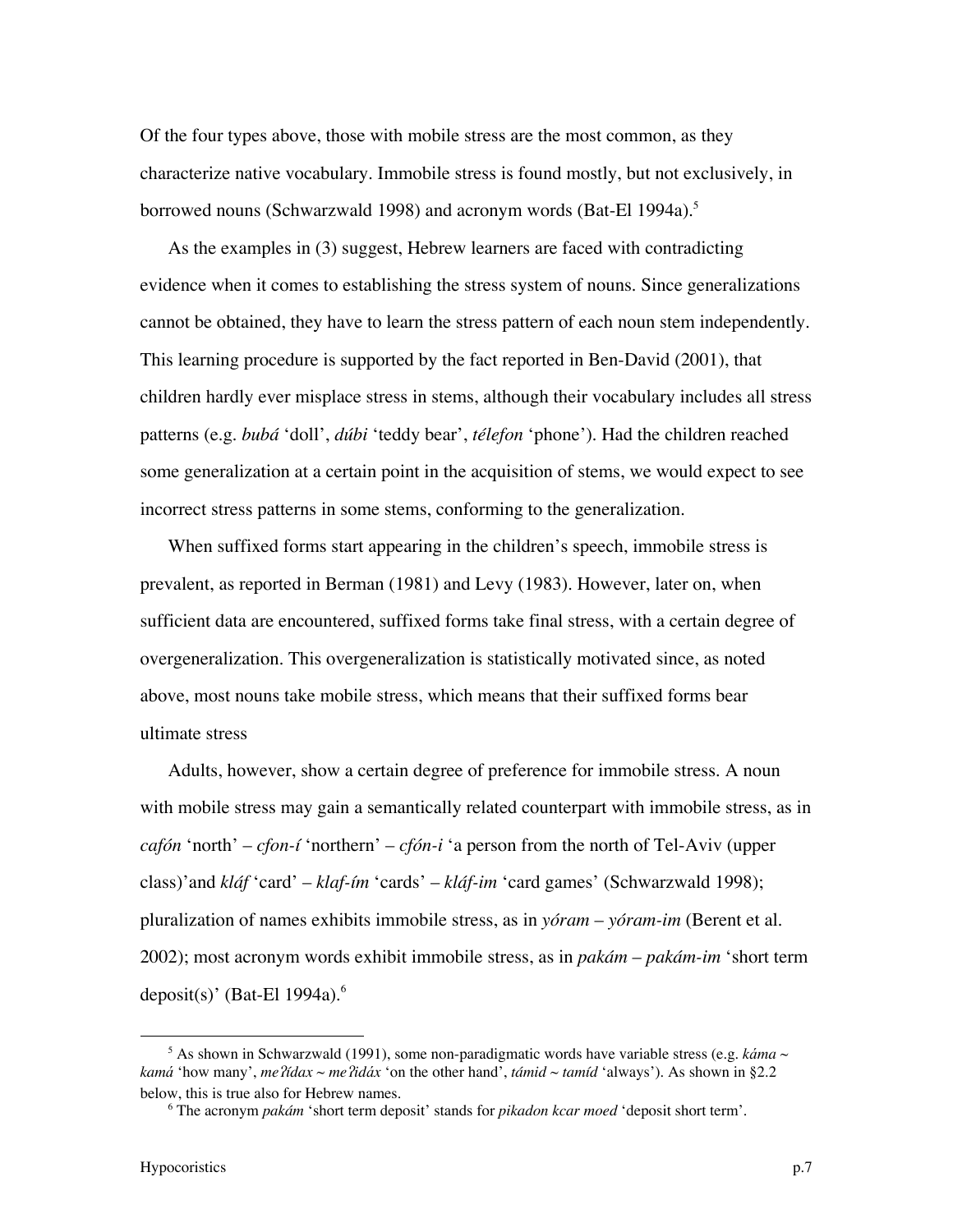The first subsection below discusses immobile stress (3c,d), which is argued to be lexical, and mobile stress associated with stems with final stress (3a). The second subsection is devoted to mobile stress associated with stems with penultimate stress (3b). The stress system of the latter stems is identical to that of THs.

**2.2.1. Lexical-immobile stress and ultimate-mobile stress**: Following Bat-El (1993), I assume that stems with immobile stress are lexically specified for stress, while those with final mobile stress are free of lexical specification. I assume Graf and Ussishkin's (2003) analysis, according to which a binary foot not specified for prominence is assigned at the right edge of the prosodic word (it is not relevant here whether footing is exhaustive).<sup>7</sup>

In forms with lexical stress, the prominence of the foot is determined by the position of the lexically specified stress. Given that feet are right-aligned due to ALIGNR(Ft, PrWd), when the lexical stress is ultimate, an iambic foot emerges (e.g. *[ga.lón]* 'gallon'), and when it is penultimate, a trochaic foot emerges (e.g. *ga.[ló.n-im]* 'gallons'). When the lexical stress is antepenultimate, the emergent foot is also trochaic. However, since the head of the foot has to be the lexically stressed syllable, the foot cannot align with the right edge of the prosodic word (e.g. [*trák.to]r-im* 'tractors').

In forms free of lexical stress, FINALSTRESS assigns stress to the final syllable in the prosodic word, and the emergent foot is thus iambic (e.g. *[ga.mád]*, *ga[ma.d-ím]* 'dwarf dwarves'.

The constraint ranking below, accounts for nouns with lexical immobile stress, as well as nouns with ultimate mobile stress.

 $\overline{a}$ <sup>7</sup> I adopt Graf and Ussishkin's approach, because it gives a major role to FOOT BINARITY, which is also dominant in the prosodic morphology of Hebrew in assigning an upper limit of two syllables to stems. Indeed, phonology and prosodic morphology do not necessarily associate with the same constraint ranking. However, the fact that the binary foot in Hebrew hypocoristics is relevant to both stress and prosodic structure, suggests a unified account.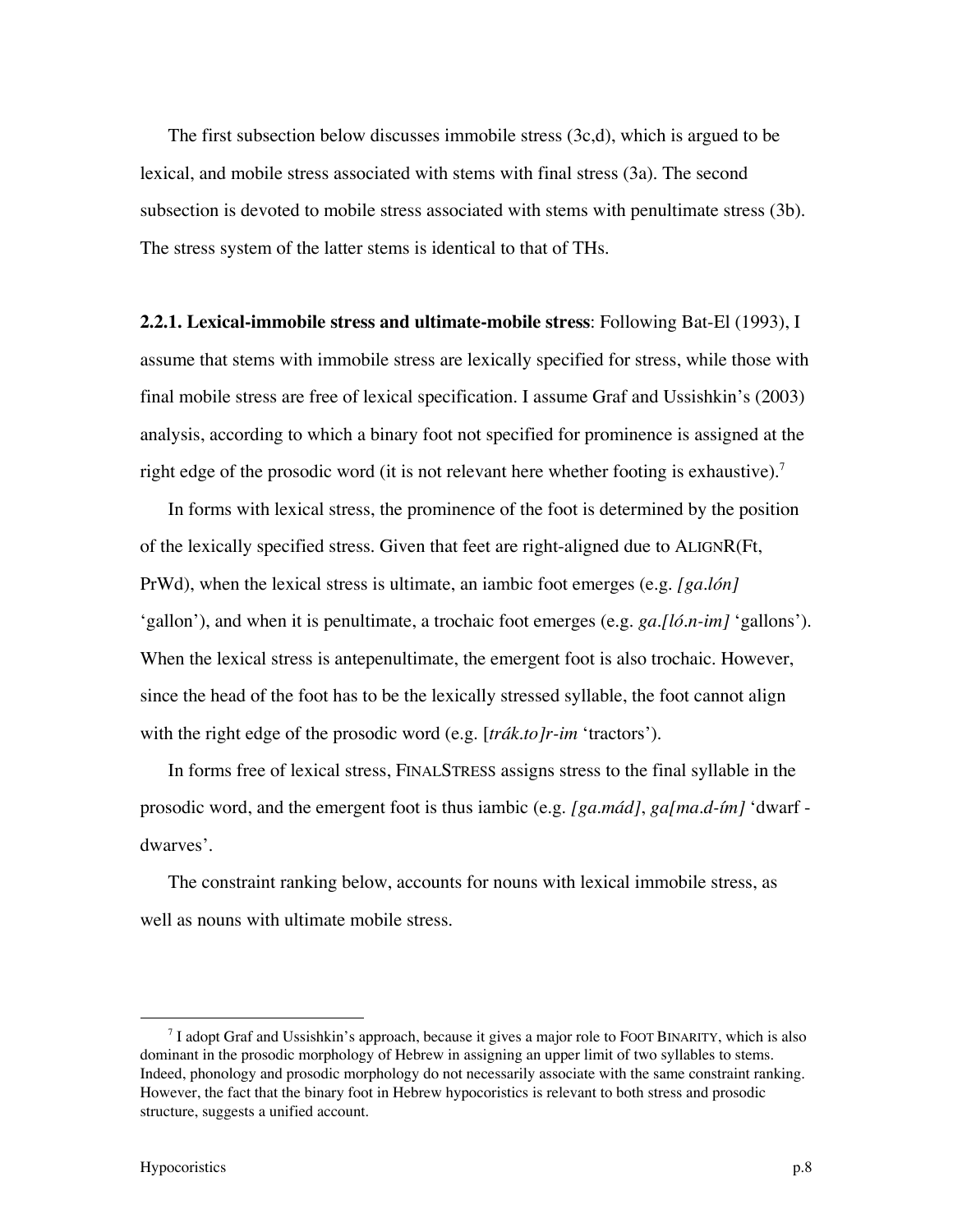- (4) Constraint ranking for lexical-immobile stress and ultimate-mobile stress FTBIN, IDENTSTRESS >> ALIGNR(Ft, PrWd), FINALSTRESS >> TROCHEE
	- a. FTBIN (FOOT BINARITY) Feet are binary<sup>8</sup>
	- b. IDENTSTRESS The output syllable corresponding to the input's stressed syllable is stressed
	- c. ALIGNR(Ft, PrWd) The right edge of the foot aligns with the right edge of the prosodic word
	- d. FINALSTRESS The final syllable in the prosodic word is stressed
	- e. TROCHEE The leftmost unit in the foot is prominent

FTBIN assigns a binary foot, and ALIGNR(Ft, PrWd) places the foot at the right edge of the prosodic word. IDENTSTRESS is active only in the presence of lexical stress, as it refers to corresponding stressed syllables in the input (lexical stress) and the output. IDENTSTRESS competes with ALIGNR(Ft, PrWd) when the lexical stress is antepenultimate. In this case, violation of ALIGNR(Ft, PrWd) is forced by the higherranked IDENTSTRESS. The interaction of these constraints is demonstrated in the tableaux below (all candidates respect the undominated FTBIN, which is thus left out).

 <sup>8</sup> <sup>8</sup> Binarity of feet can also be defined in terms of syllables or moras. However, since Hebrew phonology does not show any evidence for the mora, the relevant constituent here is the syllable.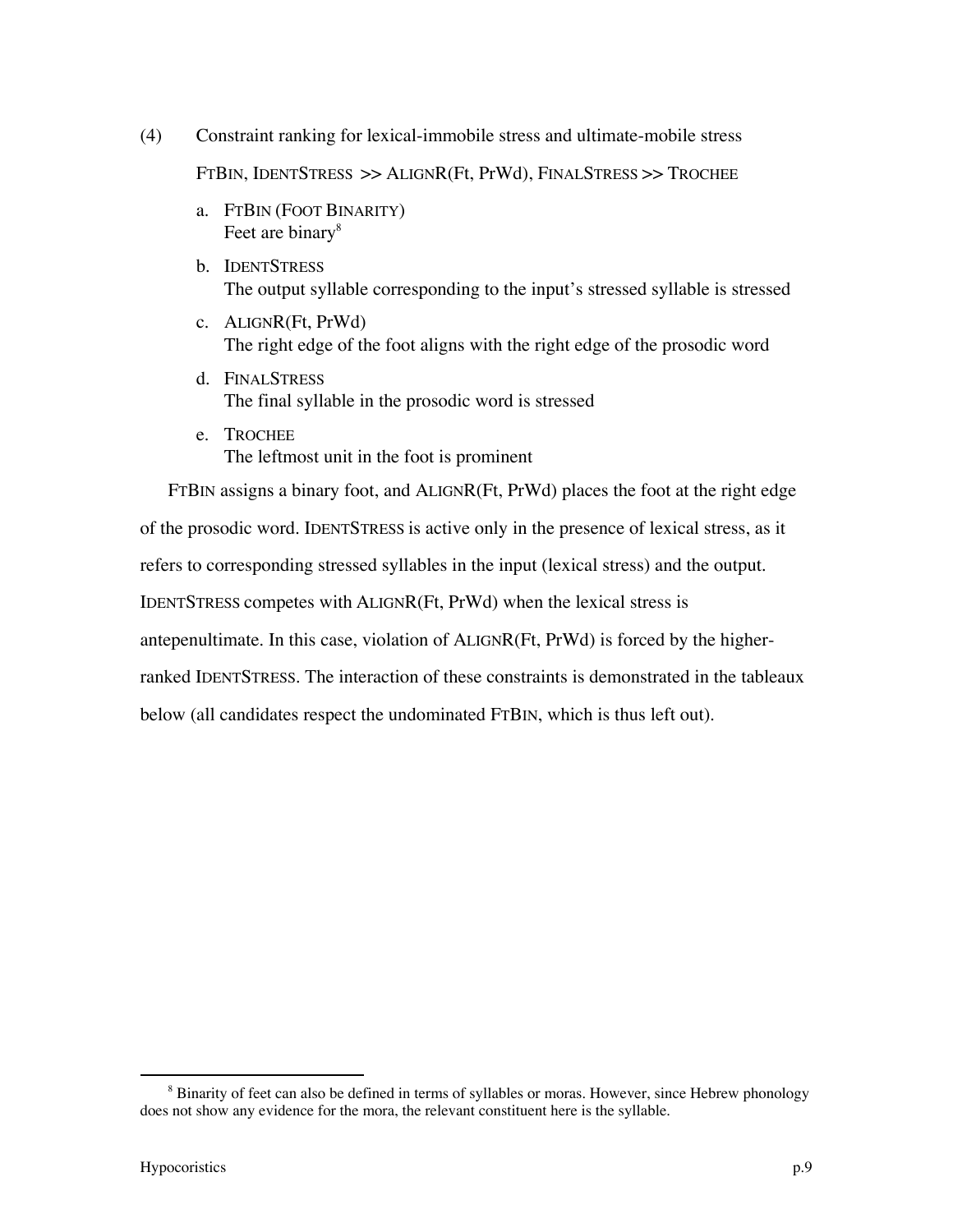|                                 | <b>IDENTSTRESS</b> | <b>ALIGNR</b> | <b>FINALSTRESS</b> | <b>TROCHEE</b> |
|---------------------------------|--------------------|---------------|--------------------|----------------|
| i.<br>galón                     |                    |               |                    |                |
| <sup>13</sup> [ga.lón]<br>a.    |                    |               |                    | $\ast$         |
| [gá.lon]<br>b.                  | $*!$               |               | $\ast$             |                |
| ii.<br>galón-im                 |                    |               |                    |                |
| $\mathbb{R}$ ga[ló.nim]<br>a.   |                    |               | $\ast$             |                |
| b.<br>ga[lo.ním]                | $*!$               |               |                    | $\ast$         |
| [ga.ló]nim<br>c.                |                    | $*!$          | $\ast$             | $\ast$         |
| iii. tráktor                    |                    |               |                    |                |
| $\mathbb{R}$ [trák.tor]<br>a.   |                    |               | $\ast$             |                |
| b.<br>[trak.tór]                | $*!$               |               |                    | $\ast$         |
| iv. tráktor-im                  |                    |               |                    |                |
| $\mathbb{R}$ [trák.to]rim<br>a. |                    | $\ast$        | $\ast$             |                |
| trak[to.rím]<br>c.              | $*!$               |               |                    | $\ast$         |
| trak[t6.rim]<br>b.              | $*!$               |               | $\ast$             |                |

# (5) Lexical immobile stress (3c,d)

As shown in (6) below, in the absence of lexical stress, IDENTSTRESS is irrelevant,

and FINALSTRESS determines the position of stress, and thus the foot prominence.

|                               | <b>IDENTSTRESS</b> | <b>ALIGNR</b> | <b>FINALSTRESS</b> | <b>TROCHEE</b> |
|-------------------------------|--------------------|---------------|--------------------|----------------|
| gamad<br>1.                   |                    |               |                    |                |
| [ga.mád]<br>隐<br>a.           |                    |               |                    | $\ast$         |
| [gá.mad]<br>b.                |                    |               | $*1$               |                |
| ii.<br>gamad-im               |                    |               |                    |                |
| $\mathbb{R}$ ga[ma.dím]<br>a. |                    |               |                    | $\ast$         |
| ga[má.dim]<br>b.              |                    |               | $\ast$             |                |
| [ga.má]dim<br>$\mathbf{c}$ .  |                    | $*1$          | $\ast$             | $\ast$         |
| [gá.ma]dim<br>d.              |                    | $*1$          | $\ast$             |                |

(6) Ultimate mobile stress (3a)

As the tableaux above show, TROCHEE has no effect on the stress pattern, and, of course, neither does IAMB have any such effect; nevertheless, iambic and trochaic feet emerge.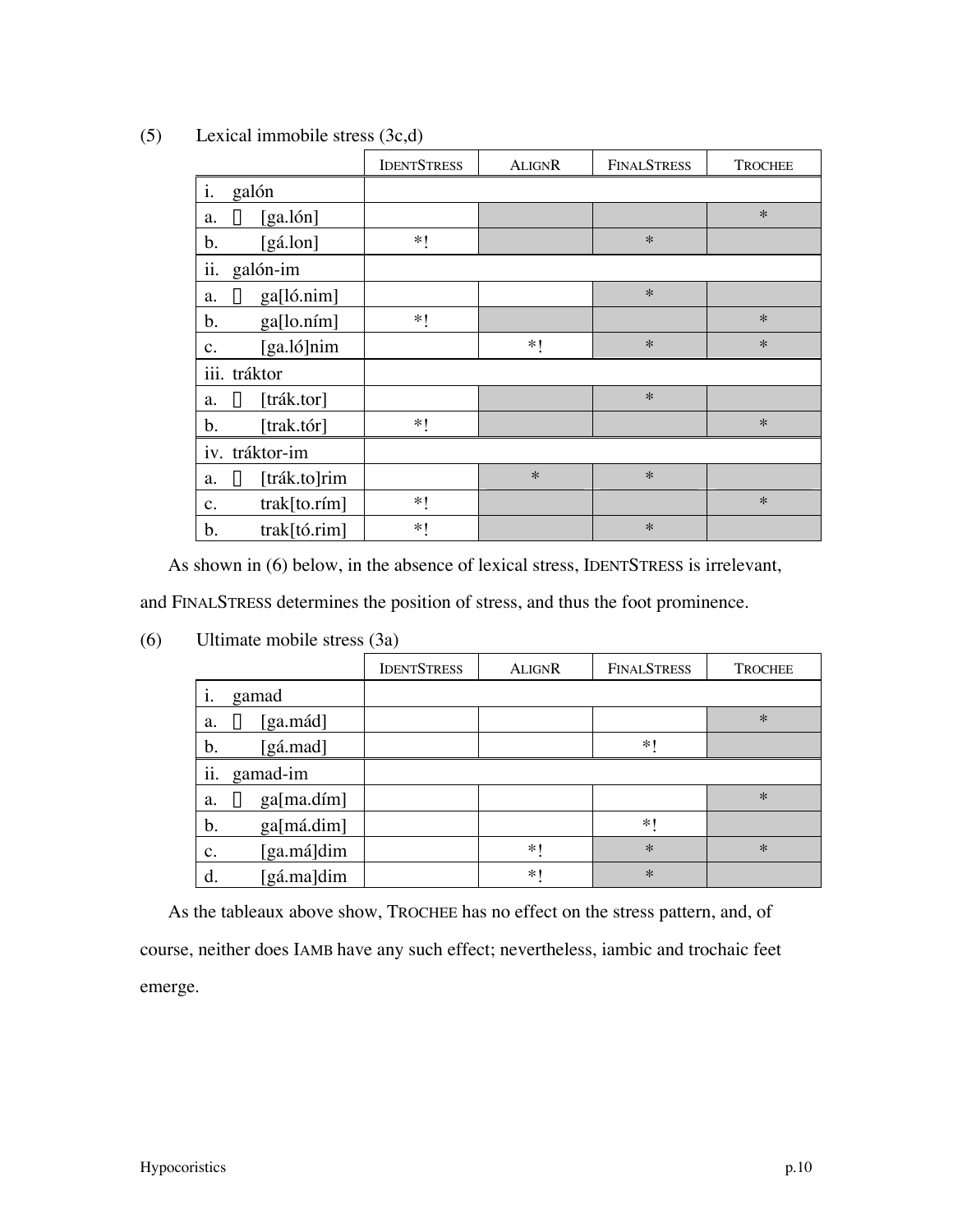**2.1.2. Penultimate-mobile stress:** The ranking in (4), does not account for the stems of the exclusive class of nouns, to which I will refer as "trochaic stems" (traditionally called "segolates"; see Bolozky 1995). In this class (3b), stress is penultimate in the stems but ultimate in the suffixed form (e.g. *∫óre∫* – *∫ora∫-ím* 'root(s)', *kéter* – *ktar-ím* 'crown(s)'; vowel alternation and deletion are ignored). Since the trochaic stems exhibit mobile stress, they cannot be assumed to bear lexical stress. In the absence of lexical stress, the ranking in (4) predicts ultimate stress in both stems and suffixed forms, as illustrated in (6) above. However, while suffixed trochaic stems exhibit ultimate stress, the stems bear penultimate stress. I thus propose that trochaic stems are associated with a different ranking, in which TROCHEE outranks FINALSTRESS.

There are some phonological cues that may help speakers identify trochaic stems, and thus link them with their exclusive ranking. Trochaic stems are disyllabic, and the penultimate syllable is always CV. The vowels in trochaic stems are always [-high], i.e. they can be either *e*, *o*, or *a* (thus *tíras* 'corn' is never mistaken for a trochaic stem). In most cases, the first vowel in a trochaic stem is *e* and the second is *e* or *a*, and since there are very few non-trochaic stems with an initial *e*, CeCe/aC nouns will usually be identified as trochaic stems.<sup>9</sup> However, stems of the shape CoCeC or CaCaC can be either trochaic stems (e.g. *bóker* 'morning', *náxal* 'river') or non-trochaic stems (e.g. *bokér* 'cowboy', *nahár* 'river'), and speakers thus have to memorize to which class they belong.

Thus, while the stress pattern in suffixed trochaic stems is accounted for by the ranking in (4) above, repeated in (7a) below, that in the bare trochaic stems requires the exclusive ranking in (7b).

 $\overline{9}$  The noun *méter* 'meter' looks like a trochaic stem, but exhibits immobile lexical stress, as its suffixed form is *métr-im* (cf. the troachaic stem *kéter* – *ktar-ím* 'crown(s)'). See Becker (2003b) for the conditions under which a form can shift from one class to another.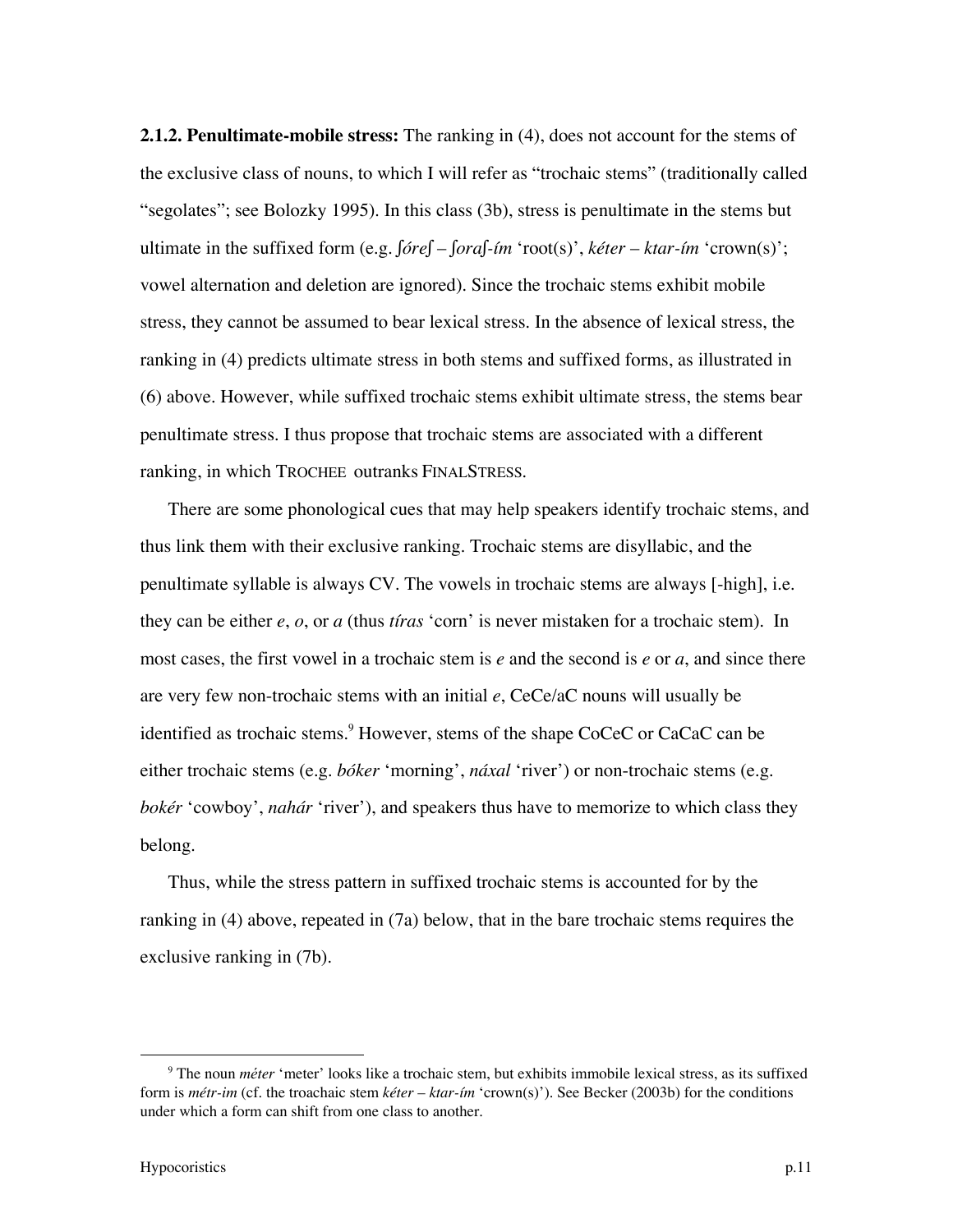(7) Constraint ranking for stress patterns

(a) **FINALSTRESS >> TROCHEE** FTBIN, IDENTSTRESS >> ALIGNR(Ft, PrWd)

(b) **TROCHEE >> FINALSTRESS**

The distinction between (a) and (b) in (7) is not relevant for stems with lexical stress, since the higher-ranked IDENTSTRESS ensures the preservation of stress in its lexical position. In the absence of lexical stress, the active constraints in trochaic stems are FTBIN, ALIGNR(Ft, PrWd), and TROCHEE, which assign penultimate stress.<sup>10</sup>

The ranking in (7b) is reflected in a specific class of stems, with a relatively low typefrequency (compared to stems with final stress). Nevertheless, as shown below, this ranking characterizes all hypocoristics, whether templatic (§3) or non-templatic (§4). The emphasis is on the emergence of TROCHEE, whose effect in Hebrew nouns (and verbs) is limited to specific forms (trochaic stems and, with weaker evidence, to stems with lexical stress), but is pervasive in hypocoristics. The upgraded status of TROCHEE puts it on par with FTBIN, which together give rise to the binary trochaic foot.

#### **2.2. Stress in proper names**

Stress in Hebrew names is lexical. Names do not usually appear in plural form, but if they do (as in English "the Johns"), stress is immobile (Berent et al. 2002). A stronger argument for lexical stress in names is that its position is unpredictable. For example, a trisyllabic name can bear ultimate stress (e.g. *revitál*), penultimate (e.g. *menáxem*), or antepentultimate (e.g. *mórdexay*).

In some names, stress is invariable, either ultimate (e.g. *revitál*, *hilá*) or penultimate (e.g. *míka*, *tómer, daniéla*, /*eli(*/*)ézer*); there are no names with invariable

<sup>&</sup>lt;sup>10</sup> I do not argue here in favor of a particular approach to multiple sub-grammars within a language (see review in Inkelas and Zoll 2003). I assume, however, the "co-phonology" approach, which assigns a specific constraint ranking to each type of construction (Inkelas 1998 and other studies), admitting its failure to predict that (7b) is the unmarked ranking.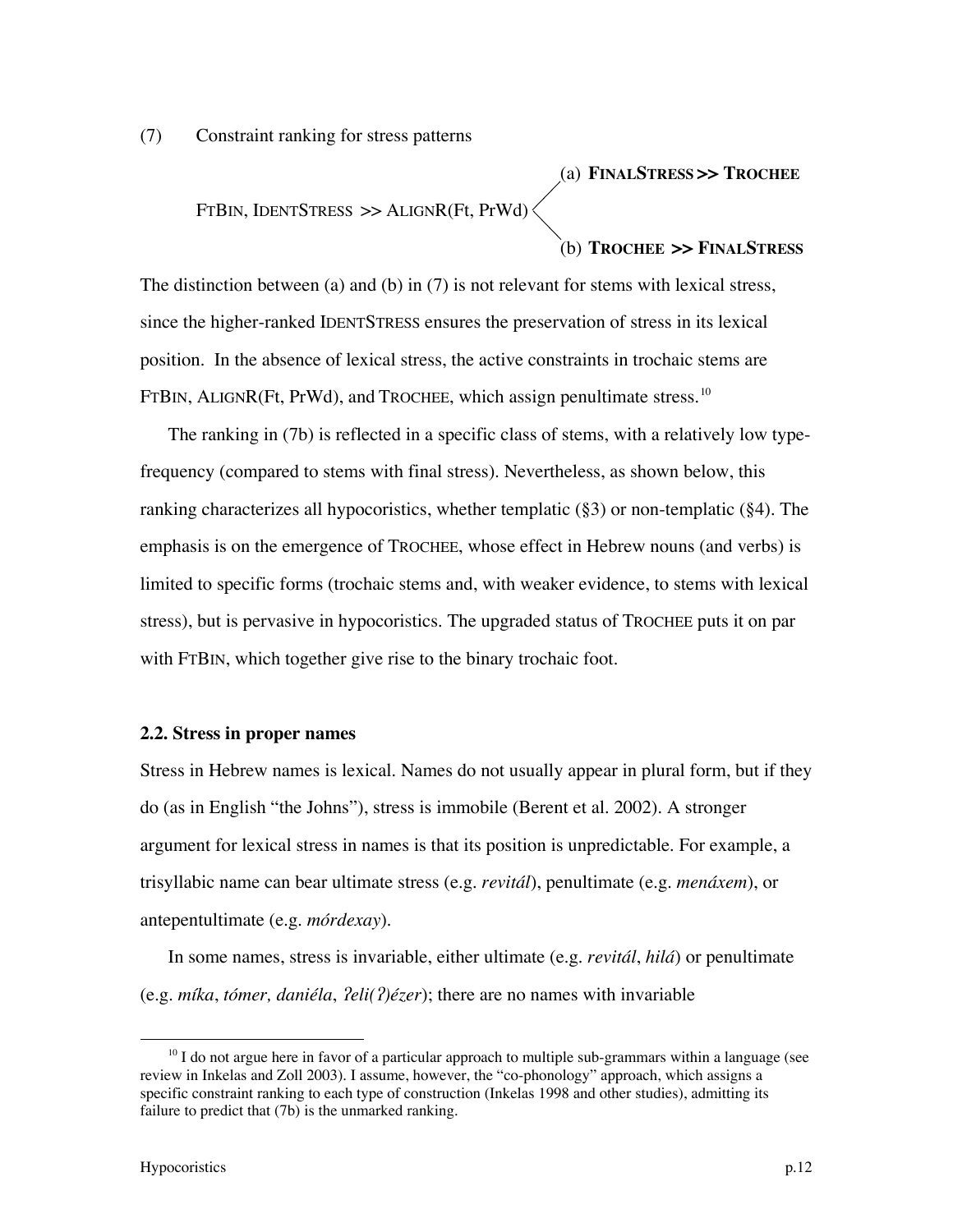antepenultimate stress. However, many names exhibit variable stress, either ultimate and penultimate (e.g. *menaxém* ~ *menáxem*, *davíd* ~ *dávid*, *xaná* ~ *xána*) or ultimate and antepenultimate (e.g. *mordexáy* ~ *mórdexay*, *mixaél* ~ *míxael*, *yonatán* ~ *yónatan*). The variation is often due to register distinction, where ultimate stress is the normative, but it can also be a matter of personal preference or trend.

Since the variation in stress is relevant for the analysis of non-THs, all possible stressed positions are indicated for every name; ultimate stress is marked with an underline and non-ultimate stress with acute (e.g *mórdexay*, *menáxem*). When stress is invariable, it is marked with an acute (e.g. *míka*, *daniéla*).

It should be noted that non-initial glottals surface only in careful and normative speech, as in /*ahúva*, which is usually pronounced as /*aúva*. In names with variable stress and a medial glottal, the glottal may surface only when stress is ultimate (e.g. *gid*/*ón* ~ *gidón* ~ *gídon*, \**gíd*/*on*). When stress is not ultimate, and the glottal thus does not surface, the hiatus may be resolved by vowel deletion. This happens when the two vowels are identical (e.g. *ám ~*  $*Yávram*$ *), and when they are unstressed in the* form with the ultimate stress (e.g.  $ye(h)udit \sim yúdit$ ). In all other cases, the two vowels survive (e.g.  $\hat{Z}$ *imanu*( $\hat{Z}$ *)él* ~  $\hat{Z}$ *imánuel*,  $\hat{Z}$ *e*( $h$ )*úd* ~  $\hat{Z}$ *éud*). All potential sequences of two vowels are resolved in THs (e.g.  $\mathcal{P}(h)$ *úd* ~  $\mathcal{P}(id - \mathcal{V}id - \mathcal{V}id)$ *iva* —  $\mathcal{V}(\mathcal{V}id)$ *iva* ~ *yákov* – *yák-i*, *yisra(*/*)éla* – *rél-i*).

## **3. Templatic hypocoristics**

THs come in various forms when their correspondence to their base is considered: leftanchored, misanchored, and reduplicated, again, either left-anchored, or misanchored. However, they all conform to the same prosodic structure, consisting of a trochaic syllabic foot, i.e. two syllables and penultimate stress. Morphologically, most THs have the suffix -*i*, which heads the weak syllable of the foot. A few reduplicated THs do not have a suffix.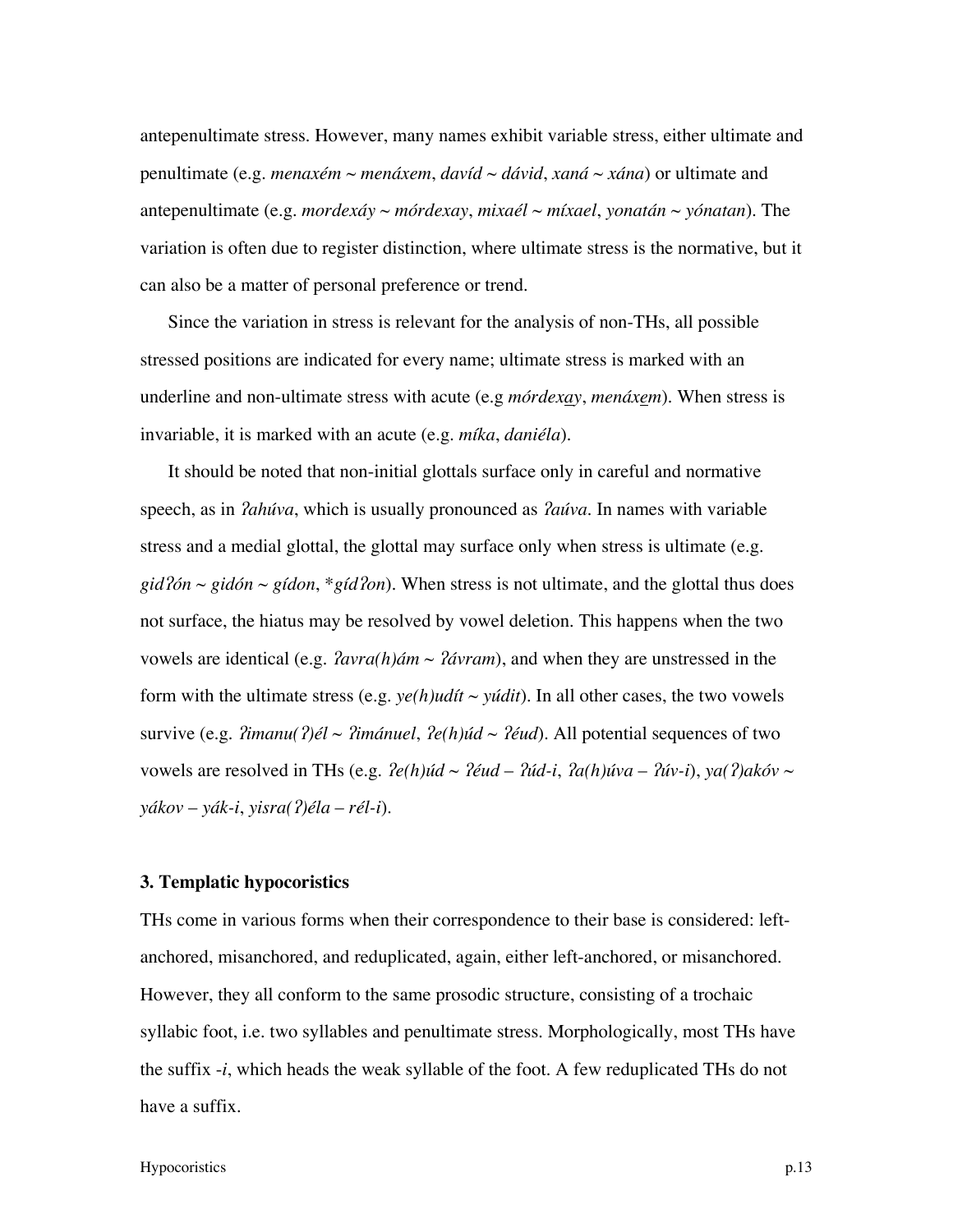|             | Left-anchored    |              | Misanchored      |              |  |
|-------------|------------------|--------------|------------------|--------------|--|
| Base name   | Non-Reduplicated | Reduplicated | Non-Reduplicated | Reduplicated |  |
| menáxem     | méni             |              | náxi, xémi       |              |  |
| ?asáf       | ?ási             |              | sáfi             |              |  |
| ?alíza      | ?áli             |              | lízi             | zázi, záza   |  |
| tíkva       | tíki             |              |                  |              |  |
| dóron       | dóri             | dódi, dódo   |                  |              |  |
| $me(?)$ íra |                  | méme         |                  |              |  |
| hadás       |                  |              | dási             |              |  |
| náxum       |                  |              | xúmi             |              |  |
| ?áya        |                  |              |                  | yáya         |  |

(8) Types of templatic hypocoristics

As this paper is concerned with the prosodic structure of hypocoristics, I ignore the different possible segmental makeup exemplified above, as well as the free variation. To simplify the matter, only left-anchored THs are presented in the rest of this paper.

All THs, regardless of their segmental makeup, consist of a binary trochaic foot, i.e.  $[[\dot{\sigma}\sigma]_F]_{PrWd}$ , where the suffix -*i* heads the weak syllable in the foot. When the base name is too long to fit into the template, some segments are truncated (9a). CVC names do not undergo truncation, since, together with the suffix they fit perfectly into the template  $(9b).^{11}$ 

|         | a. Names requiring truncation        |           | b. Names fitting perfectly |  |  |
|---------|--------------------------------------|-----------|----------------------------|--|--|
| menáxem | $mén-i xem>$                         | rút       | rút-i                      |  |  |
| ?odélya | <elya><br/><math>26d-i</math></elya> | $\int$ ir | ∫ír-i                      |  |  |
| koxáva  | kóx-i <ava></ava>                    | dan       | dán-i                      |  |  |
| míryam  | $m$ ír-i<br>$<$ yam $>$              | róm       | róm-i                      |  |  |
| tíkva   | tík-i<br>$<$ va $>$                  | tál       | tál-i                      |  |  |
| mázal   | $máz-i \leq a$                       | gád       | gád-i                      |  |  |
| xána    | xán-i<br>$\langle 2 \rangle$         | rán       | rán-i                      |  |  |

(10) Template satisfaction

 <sup>11</sup> There is one CV name in Hebrew, *li*, for which the reported hypocoristics are *láli* and *líli*.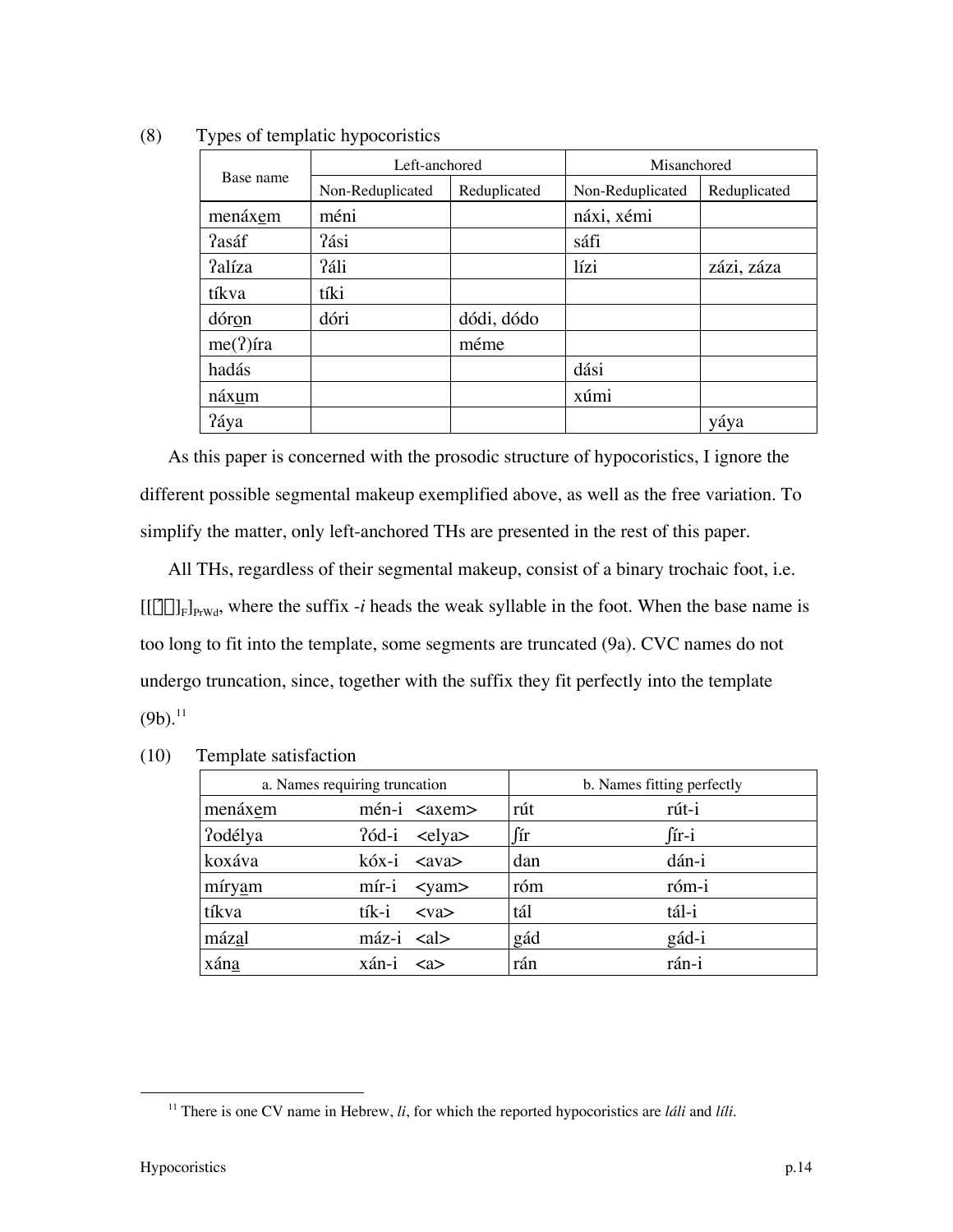This type of truncation, called templatic truncation or fake truncation (Bat-El 2002) is found in hypocoristics and clippings in various languages (see examples at the end of the section).

The disyllabic structure of THs is expressed by two markedness constraints: PRWD=FT and FTBIN.<sup>12</sup> PRWD=FT limits the prosodic word to no more and no less than one foot, and thus rules out prosodic words with unparsed syllables ( $\{[\sigma[\sigma\sigma]_F\sigma]_F\}_{Ffwd}$ ) or two feet  $(*[[\sigma\sigma]_F[\sigma\sigma]_F]_{Prwd})$ . FTBIN limits the foot to no more and no less than two syllables, and thus rules out monosyllabic feet ( $\mathcal{E}[\sigma_F]$ ), as well as feet with more than two syllables ( $\{\sigma \sigma \sigma\}_F$ ). These two constraints are undominated in THs, and thus the only possible structure is  $[[\sigma\sigma]_F]_{prwd}$ . The constraint assigning foot prominence is TROCHEE, whose dominance with respect to IAMB makes the latter ineffective. These three markedness constraints PRWD=FT, FTBIN, and TROCHEE thus define the structure  $[[\dot{\sigma}\sigma]_{\rm F}]_{\rm PrWd}.$ 

Due to the size limit imposed by PRWD=FT and FTBIN, truncation of excessive segmental material is inevitable. Therefore these constraints have to outrank the faithfulness constraint MAX, which prohibits deletion of segments from the base name. The constraint ranking is thus as follows:

(10) Constraint ranking for templatic hypocoristics

PRWD=FT, FTBIN, TROCHEE >> MAX

Notice that the constraints FTBIN and TROCHEE dominate FINALSTRESS, as they do in the ranking of the stress pattern of the trochaic stems in (7b), repeated below:

(11) Constraint ranking for trochaic stems stems

FTBIN, IDENTSTRESS >> ALIGNR(Ft, PrWd), TROCHEE >> FINALSTRESS IDENTSTRESS and ALIGNR(Ft, PrWd) are also respected by THs. As THs consist of one foot only, this foot is obviously aligned with the right edge of the prosodic word, thus

 $\frac{12}{12}$  $12$  There are several alternative proposals for the constraints defining the minimal word; see Ussishkin (2000) and references therein.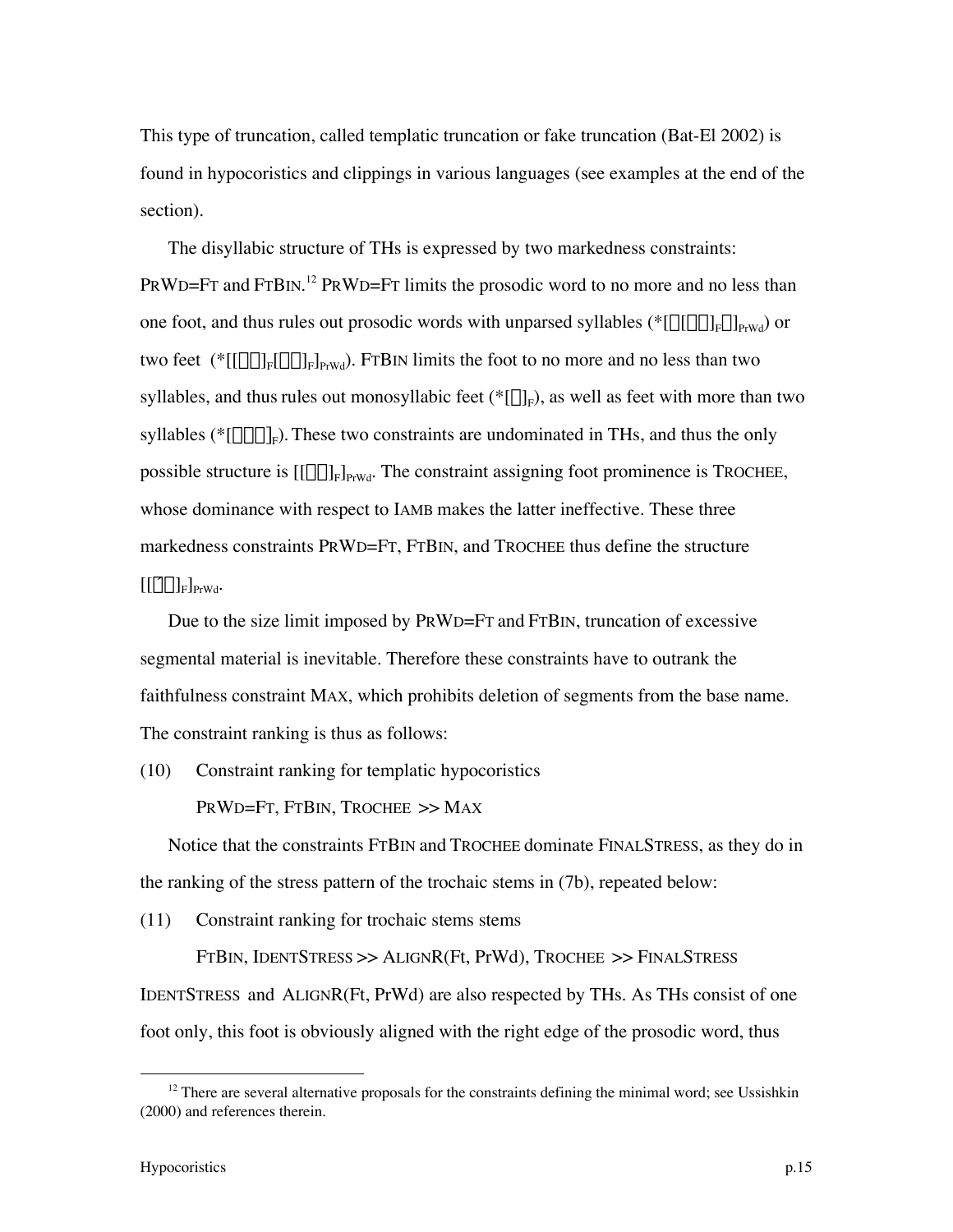respecting ALIGNR(Ft, PrWd). Due to the truncation imposed by the ranking PRWD=FT >> MAX, a TH preserves only one syllable of the base name. If this syllable is stressed in the name, IDENTSTRESS is respected (e.g. *yónatan* – *yón-i*). If any other syllable is stressed in the name, IDENTSTRESS is vacuously respected (e.g. *cipóra* – *cíp-i*), since the stressed syllable of the base name is not present in the hypocoristic (recall that IDENTSTRESS is relevant only if a syllable corresponding to the stressed syllable in the base name is present in the output). Thus, the constraint ranking associated with the limited class of trochaic stems, is also associated with THs. As will be shown in §4, it is also associated with non-THs.

As the discussion above suggests, Hebrew THs do not display the characteristics associated with the non-concatenative morphology of Semitic languages. Semitic-type hypocoristics, as shown in Zawaydeh and Davis (1999) and Davis and Zawaydeh (2001) for Jordanian Arabic, involve the characteristics of Semitic morphology. The characteristics of Semitic-type morphology is the combination of apophony across paradigm (or fixed vocalic patterns within a category) and prosodic restrictions (Bat-El 2002b). This combination is, indeed, exhibited by the Jordanian Arabic hypocoristics, which display a fixed prosodic structure and vocalic pattern in the shape CaCCuuC (e.g. *basma* – *bassuum*, *xaaled* – *xalluud*, *samiira* – *sammuur*, *maryam* – *maryuum*).

Hebrew THs are similar to THs found in languages that do not display a Semitic-type morphology (the list of languages, the types of TH, and the references are by no means exhaustive). TH in Spanish (Piñeros (1998, 2000) take the shape of the binary syllabic trochaic foot, usually without a suffix (e.g. *armándo* – *árma*, *manwél* – *mánu*, *elßíra* – *élßi*). English TH (Weeda 1992, Benua 1997, Zadok 2002) come in two major shapes, a bimoraic foot without a suffix (e.g. *s*´*mæ*@*n*T´ – *sæ*@*m*, *róbert* – *rób*, *m*´*lís*´ – *m*E@*l*) and a disyllabic foot including the suffix -*i* (e.g. *s*´*mæ*@*n*T´ – *sæ*@*mi*, *róbert* – *róbi*, *n*´*kó*U*l* – *n*I@*ki*). The latter type looks exactly like Hebrew THs, as well as German (Itô and Mester 1998, Lee-Schoenfeld 2000; e.g. *andréas* – *ándi*, *édmond* – *édi*, *gabriéla* – *gábi*, *háns* – *hánsi*),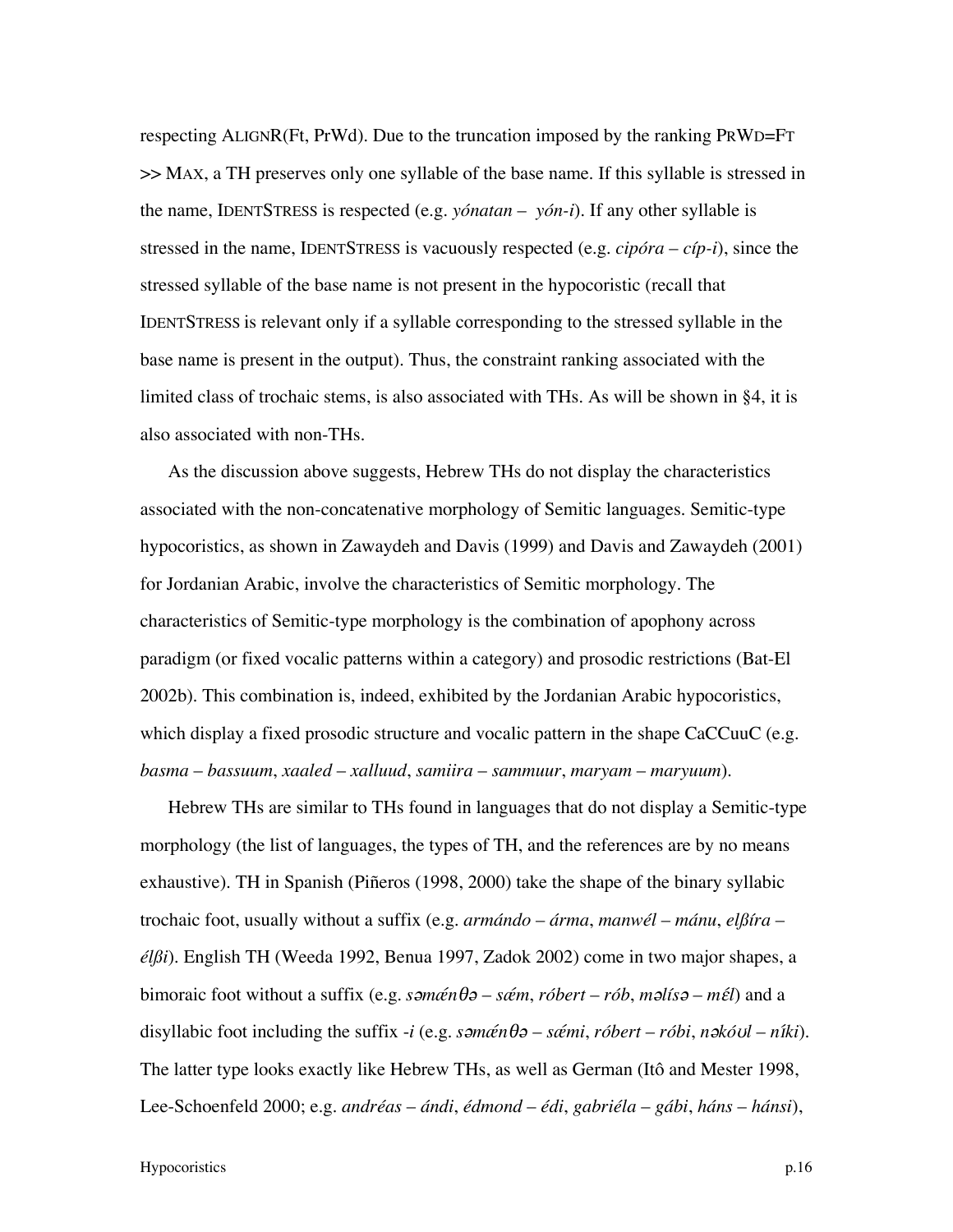especially because of the identical suffix, because otherwise it is like hypocoristics in many other languages. Serbo-Croation THs (Zadok 2002) also have a trochaic disyllabic foot, with various gender-sensitive and gender-neutral foot internal suffixes (e.g. *yélena* – *yél-a*, *yél-ka*, *dú∫anka* – *dú∫-a*, *míroslav* – *mír-an*, *mír-ko*, *vládimir* – *vlád-a*, *vlád-an*). In Japanese THs (Mester 1990, Poser 1990), the binary foot is moraic, and the suffix -*t∫an* is external to the foot (e.g. *keiko, keizi* – *kei-t∫an*, *taroo* – *taro-t∫an*, *yuuzi, yuuko* – *yuu-t∫an*, *gen* – *gen-t∫an*). The general LHL accent pattern in Japanese is compatible with a rightaligned trochaic foot. THs in Nootka (Stonham 1994) are also disyllabic, with a footinternal suffix -  $\frac{2}{is}$ .<sup>13</sup> The vowel in the first syllable is always long (and mid), regardless of the length (and height) of the vowel in the base name. Since stress in Nootka falls on the leftmost heavy syllable, the foot is trochaic (e.g. *hapu:* $\dot{\theta}$  – *he:p-?is, hu:hink*<sup>*wap*</sup> – *ho:***h**-?is, wa∫tqua?a – we:∫tq-?is, łučha?aqs – ło:čħ-?is).

The generalization obtained from the above mentioned languages, including Hebrew, are that the template of a TH is a binary trochaic foot, either moraic or syllabic, with or without a suffix. When the foot is moraic, the TH has an external suffix (Japanese) or does not have a suffix at all (English *sœm*), since the moraic foot is too small to host sufficient material from the base name plus a suffix (especially when the suffix is CVC, like in Japanese). When the foot is syllabic, the TH has an internal suffix (Hebrew, English *sæ*@*mi*, German, Serbo-Croatian, Nootka), or does not have a suffix at all (Spanish).

<sup>&</sup>lt;sup>13</sup>  $<sup>13</sup>$  Nootka's syllables allow a single consonant in the onset and as many as three non-moraic consonants</sup> in the coda. The first syllable of the TH corresponds to the first syllable of the base plus as many consonants as possible up to the next base vowel (subject to surface structure constraints). Nootka's hypocoristics could be viewed, like the Japanese ones, as consisting of a moraic foot and an external suffix. However, Stonham (1994) provides independent evidence for the role of the binary syllabic foot in Nootka.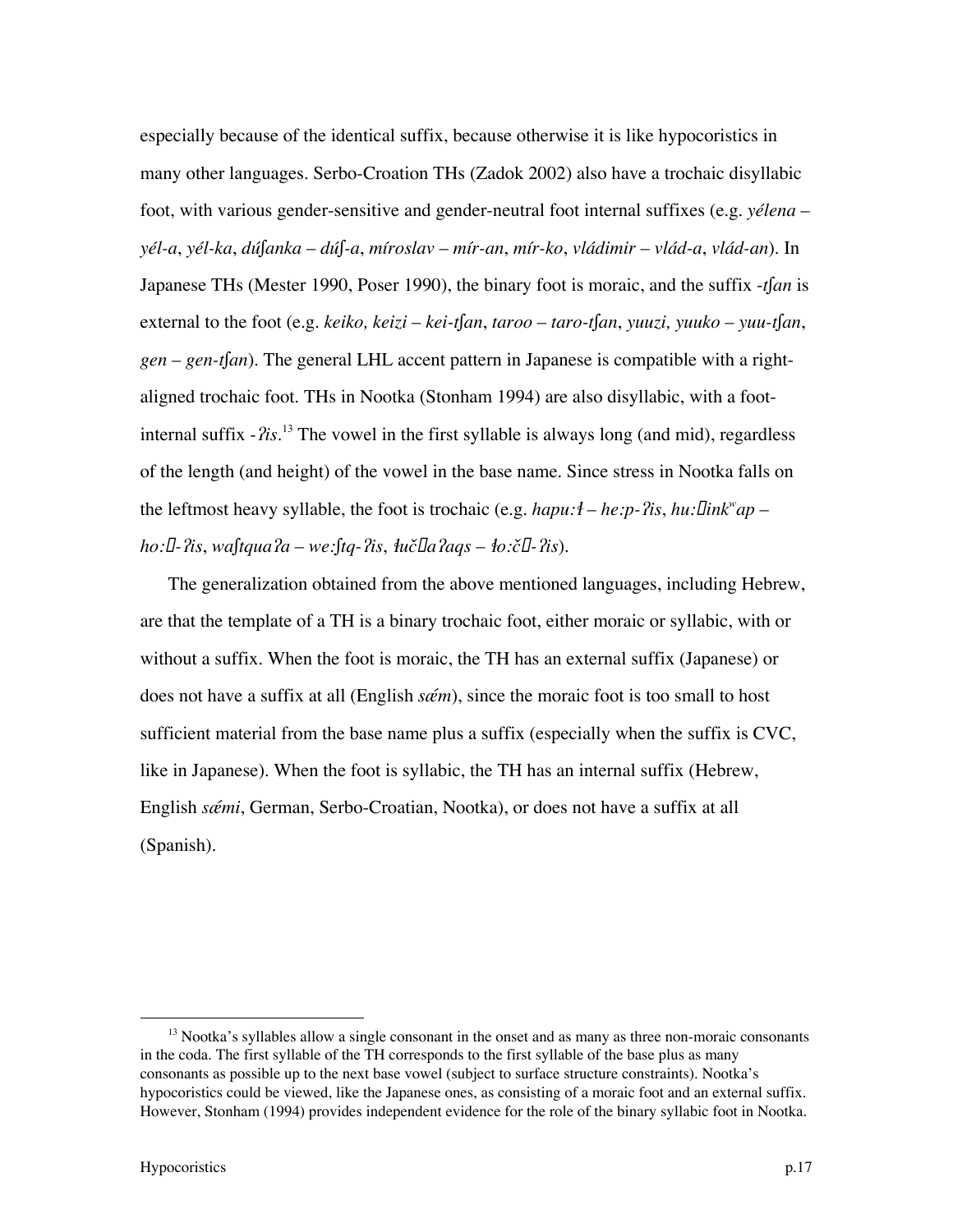## **4. Non-templatic hypocoristics**

Non-THs are entirely faithful to their base name. There is no truncation involved, and they thus consist of the base name plus a suffix, which can be either -*i*, -*le*, or both -*i*-*le*. In addition, stress resides on the same syllable as in the corresponding base name (e.g. *cipóra* – *cipóra-le*, *mixál* – *mixál-i*, *mixál-i-le*).

The absence of truncation in non-THs suggests the ranking MAX >> PRWD=FT, exactly the opposite of what is found in THs (10). The preservation of stress in the same position as in the full name indicates the effect of IDENTSTRESS (4a), which requires an output syllable corresponding to a stressed input syllable to be stressed. Recall that IDENTSTRESS is also active in the stress system of Hebrew nouns (see §2.1), where it preserves lexical stress and renders its immobility.

As noted in §2.2, many names in Hebrew have variable stress, either ultimate and penultimate (e.g. *davíd* ~ *dávid*) or ultimate and antepenultimate (e.g. *mordexáy* ~ *mórdexay*). However, such a variation never appears in non-TH (and of course not in TH either). That is, although both *xaná* and *xána* are possible names, only *xána-le* is a possible Non-TH; \**xaná-le* is illformed. Given that many names have variable stress, the invariable position of stress in non-THs cannot be predicted on the basis of the base name's stress, although it has to be faithful to it. Rather, stress in non-THs is predictable on the basis of the suffix: non-THs with -*i* bear penultimate stress, and non-THs with -*le* bear antepenultimate stress.<sup>14</sup> Notice that this generalization also holds for THs, which end in -*i* and bear penultimate stress. THs cannot take the suffix -*le*, since they must be disyllabic and -*le* requires antepentultimate stress (i.e. at least three syllables).

In terms of foot structure, the suffix -*i*, heads the weak syllable of a binary trochaic foot (as in THs), and the suffix -*le* attaches to the right edge of a binary trochaic foot. These properties define the subcategorization of the suffixes

<sup>&</sup>lt;u>14</u> The only two counterexamples I know of are /*ófer* - /*ófer-i* and *tómer* – *tómer-i*, where -*i* behaves like *-le* in terms of foot structure.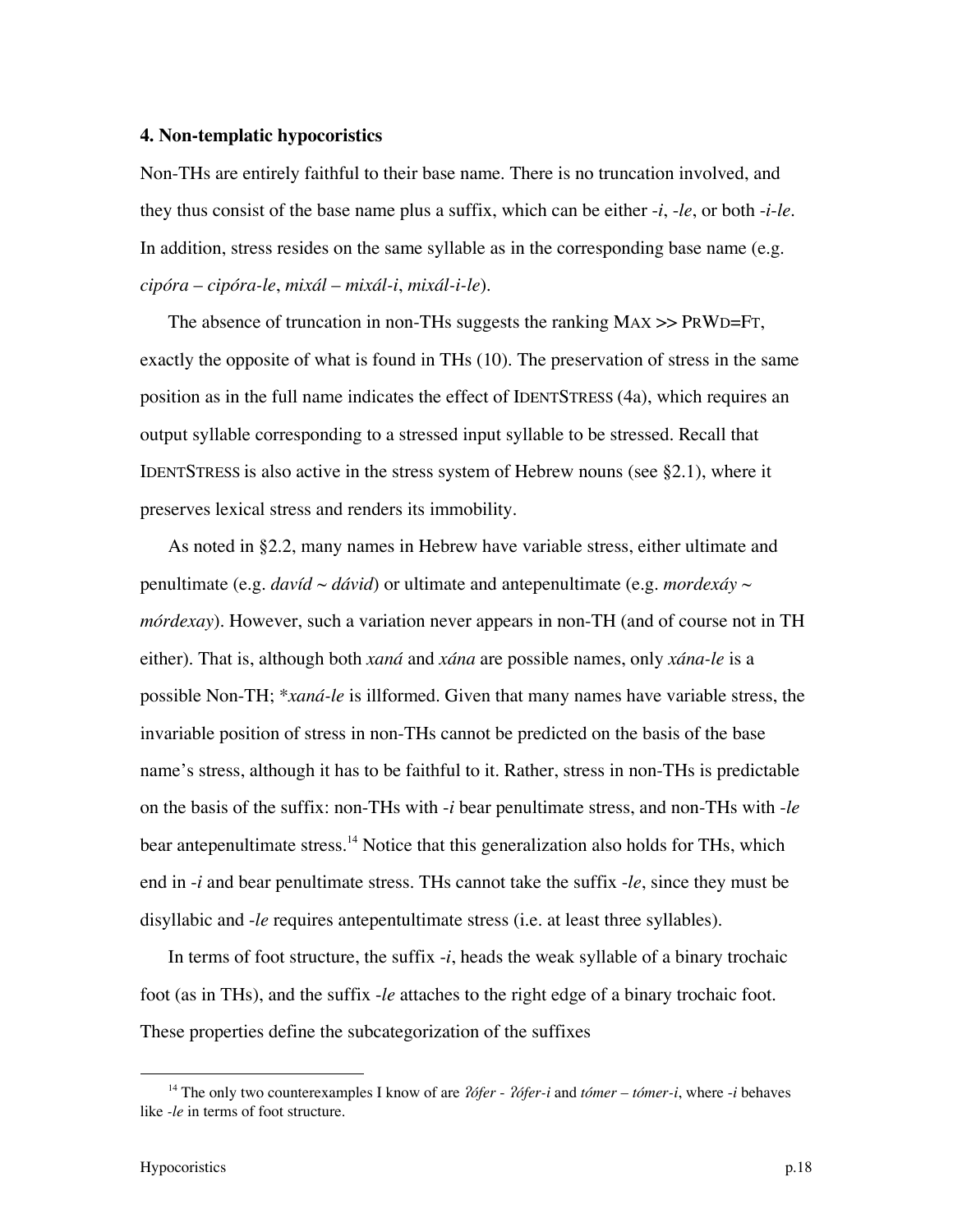(12) The subcategorization of the hypocoristic suffixes

| a. $[]$ o $[C-i]_F]_{PrWd}$                                   | b. $[]$ $\sigma$ $]$ <sub>F</sub> -le $]$ <sub>PrWd</sub> |
|---------------------------------------------------------------|-----------------------------------------------------------|
| $\left[do[r\acute{o}n-i]_{\mathrm{F}}\right]_{\mathrm{PrWd}}$ | $[ci[póra]_F$ -le] <sub>PrWd</sub>                        |

The structures in (12) are obligatory, but so is faithfulness to the position of stress in the base name (i.e. IDENTSTRESS is undominated). When these two requirements are in conflict, a non-TH cannot be formed. However, there are very few names that cannot have a non-TH. This is due to the two possible structures in (12) and to the variable stress in many of the names.

The examples in (13) below illustrate the various strategies that allow accommodating these two requirements, i.e. IDENTSTRESS and the subcategirizations in (12). The examples include di- and trisyllabic base names with invariable stress (a-d) and variable stress (e,f), arranged according to the position of stress and whether they end in a consonant or a vowel. The illformed hypocoristics are shaded. Notice that every hypocoristic with -*i* (second column of hypocoristics) can be followed by -*le* (rightmost column), since *-i* resides in a trochaic foot to which *-le* can attach  $([...]_CC-i]_F$ -*le*]<sub>PrWd</sub>). Similarly, -*le* can take a TH as a base (not exemplified here), deriving a non-templatic hypocoristic (e.g. *cipóra* ---> *cíp-i* ---> *cíp-i-le*).

|                         | Base names     |                | Hypocoristics  |                |                |                   |
|-------------------------|----------------|----------------|----------------|----------------|----------------|-------------------|
|                         | C              | Perán<br>a.    |                | *?erán-le      | ?erán-i        | ?erán-i-le        |
| $\sigma\acute{\sigma}$  | Vl             | b.             | hilá           | *hilá-le       | *hilá-i        | *hilá-i-le        |
|                         | $\mathcal{C}$  | C <sub>1</sub> | ?eliézer       | ?eli(?)ézer-le | *?eli(?)ézer-i | *?eli(?)ézer-i-le |
| $\sigma$ <sub>0</sub>   | V1             | d.             | cipóra         | cipóra-le      | *cipóra-i      | *cipóra-i-le      |
| $\sigma$ σ $\sim$       |                | e.             | dávid $\sim$   | dávid-le       | *dávid-i       | *dávid-i-le       |
| $\sigma\acute{\sigma}$  | C <sub>1</sub> |                | e'. davíd      | *davíd-le      | davíd-i        | davíd-i-le        |
| $\sigma$ σσ $\sim$      |                |                | yónatan $\sim$ | *yónatan-le    | *yónatan-i     | *yónatan-i-le     |
| $\sigma\sigma\acute{o}$ | C <sub>1</sub> |                | yonatán        | *yonatán-le    | vonatán-i      | yonatán-i-le      |

(13) Possible non-templatic hypocoristics

A name with a fixed ultimate stress can take -*i* or -*i*-*le* (13a), and a name with a fixed penultimate stress can take only -*le* (13c,d). Other options are not available; stress cannot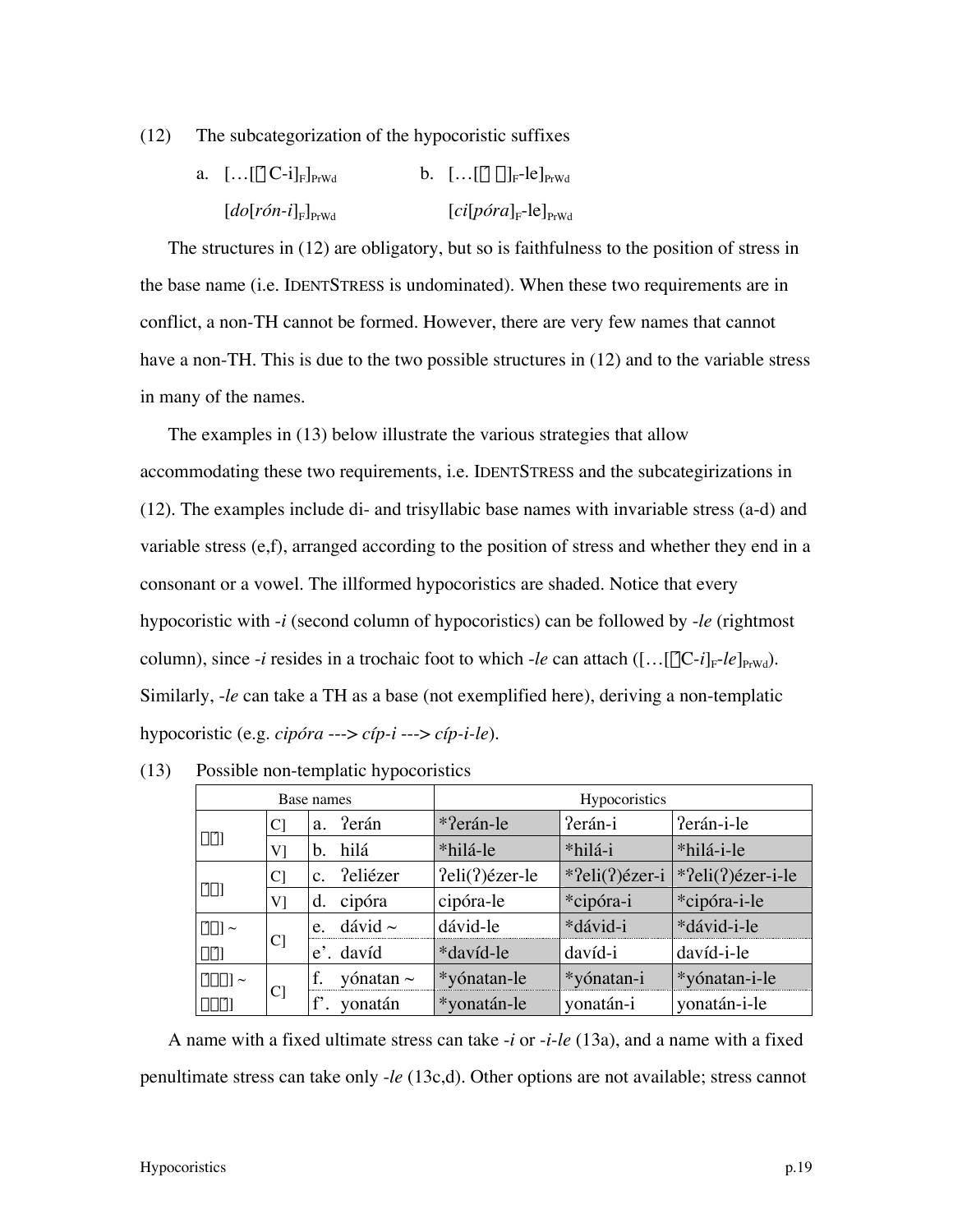shift due to the undominated IDENTSTRESS (*lerán* – \**léran-le*) and a segment (the final vowel) cannot delete due the undominated MAX (*cipóra* – \**cipór-i*).15

However, a vowel-final name with an ultimate fixed stress (13b) cannot take any suffix. It cannot take -*le* due to its subcategorization, nor can it take -*i* (and thus -*i*-*le*) due to the requirement for an onset. Onsetless syllables in a non-TH are possible only if present in the full name (e.g. /*a.ú.va-le*), but not in derived environment (\**hilá-i*). To circumvent the problem, segmental material can be added, either via reduplication (*hilá* – *hilál*<sup>*-i*</sup>), or with the addition of *k* (e.g. *ro*  $\mathcal{U}$  – *ro*  $\mathcal{U}$ *k-<i>i*). The power of ONSET is even stronger in THs, where hiatus in the base name is resolved by vowel deletion (e.g.  $\hat{a}$ .(h)*ú.va* –  $\hat{\mu}$ *úv-i*,  $\hat{\ell}$ *é(h)ud* –  $\hat{\mu}$ *úd-i*; see §2.2). This distinction is due to the different status of MAX, i.e. undominated in non-THs, but dominated by PRWD=FT and FTBIN in THs.

The other cases in (13) manipulate the variable stress available in the base names. When the variable stress is ultimate and penultimate (13e), -*i* selects the base with the ultimate stress (*davíd-i*), and -*le* selects the base with penultimate stress (*dávid-le*).16 When the variable stress is antepentultimate and ultimate (13f), -*i* can attach to the base with the ultimate stress (*yonatán-i*), and -*le* can attach only after -*i* (*yonatán-i-le*).

As proposed in McCarthy and Prince (1993), affixes are assigned by alignment constraints, which specify the unit to which an affix is aligned (prosodic or morphological), as well as the edge (left or right). As McCarthy and Prince indicate, alignment constraints of affixation may place the affixes in two different positions with respect to the unit to which they attach: within the unit ("align-IN-unit") or outside the unit ("align-TO-unit"). This is actually the distinction between the suffixes -*i* and -*le*, as stated by the following constraints of affixation.

 <sup>15</sup> It looks as if in cases such as *xána* – *xán-i*, *dáfna* – *dáfn-i* and *∫lómo* – *∫lóm-i* there is vowel deletion. However, only disyllabic names exhibit such vowel deletion, and therefore it is safe to assume that these are THs, and there is no vowel deletion in non-templatic hypocoristics.

<sup>&</sup>lt;sup>16</sup> It should be noted that there is slight preference for hypocoristics without a coda in the penultimate syllable, which means that some speakers hesitate to accept *dávid-le* (13e) and /*eliézer-le* (13c).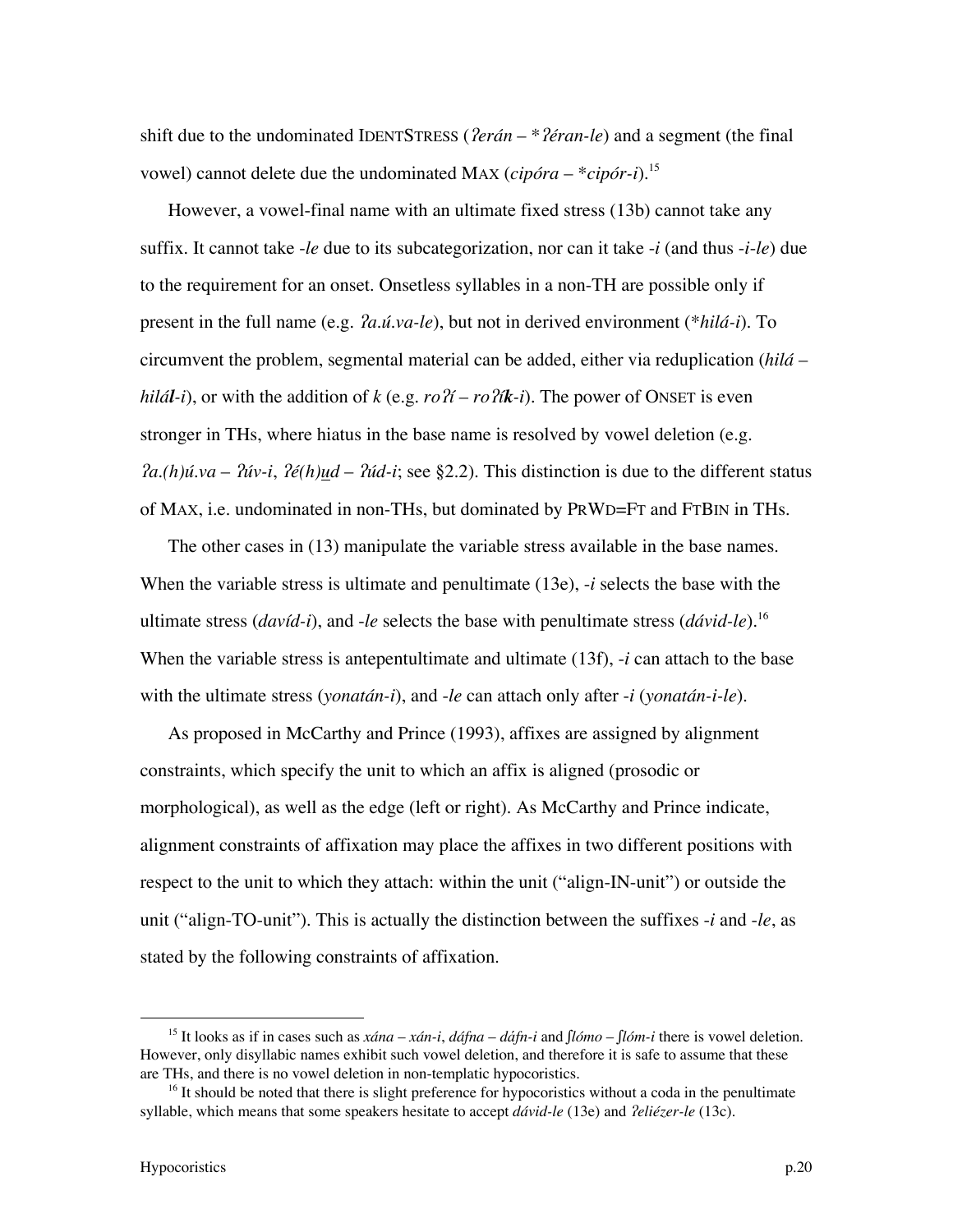## (14) ALIGN(Aff) constraints

- a. ALIGN  $(i, R, Ft, R) -$ Align-IN-foot Align the right edge of *i* with the right edge of a foot  $(...i]_F$ )
- b. ALIGN (*le*, L, Ft, R) Align-TO-foot Align the left edge of *le* with the right edge of a foot  $(...)$ <sub>F</sub>*le*)

The alignment constraints state the position of the suffix with respect to the foot. The size of the foot and its prominence are determined by the undominated markedness constraints FTBIN (4a) and TROCHEE (4e). These two constraints, together with the ALIGN(Aff) constraints (14), define the subcategorization of the suffixes.<sup>17</sup> I assume, following Russel (1995, 1999), that the affixes are introduced only in the constraints, i.e. they are not given as part of the input.

Notice that the subcategorization is also responsible for the fixed order of the suffixes, as in *davíd-i-le*, since -*le* is attached to the foot in which -*i* resides. This order could be also attributed to ONSET, which rules out the sequence \*-*le-i* due to the missing onset. Actually, it may look as if the different behavior of the suffixes could be attributed to the effect of ONSET, given the prosodic distinction of vowel-initial (-*i*) vs. consonantinitial (-l*e*). However, as will be argued at the end of this section, an analysis without subcategorization fails to produce multiple outputs.

The ALIGN(Aff) constraints are violated when the subcategorization of the suffix is not met, i.e. when the suffix does not appear in its designated position with respect to the foot (e.g. \**[xa[ná-le]]*, \**[[dávi]d-i]*). In addition, in order to rule out the null candidate, i.e. the candidate that does not take any of the suffixes, a candidate gets a violation mark for a missing suffix. Thus, the null candidate gets two violation marks, one under ALIGN(*le*) and another under ALINE(*i*), and a candidate with one suffix gets only one

<sup>&</sup>lt;sup>17</sup> The notion of subcategorization has been introduced in Chomsky (1965) to indicate the syntactic frame of lexical categories (e.g. a transitive verb is subcategorized for an NP complement). In morphology, sucategorization specifies, in lexical entries (Lieber 1980) or morphological rules (Kiparsky 1982), the category and features of the stem to which an affix can be attached (e.g. the English suffix -*ee* is subcategorized for transitive verbs; see Aronoff 1976 for further restrictions). Subcategorization can prescribe a subset of items with specific properties, and/or enforce changes such that the item will satisfy the subcategorization (see Alderete 1999). This distinction can be obtained by constraint interaction.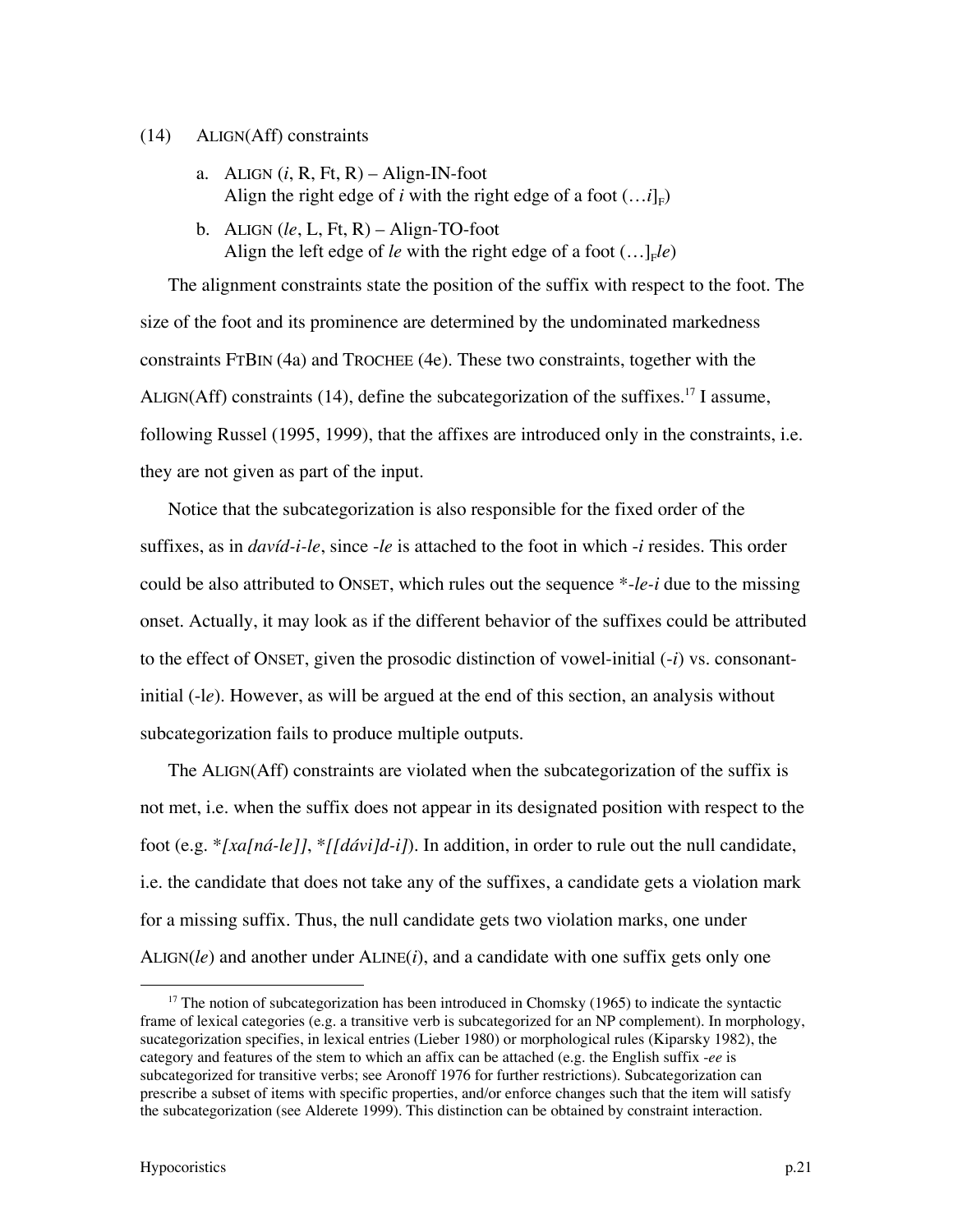violation mark. However, under this system of violation marking, a candidate with two suffixes, like *davíd-i-le*, which does not get any violation marks, wins over the candidates with one suffix. Of course, this is an undesirable result, since X-*i*, X-*le*, and X-*i*-*le* are equally wellformed. That is, only the violation of both ALIGN(Aff) constraints is critical; otherwise, there is no difference between candidates violating only one of the constraints or none.

Such a state of affairs calls for the operation of constraint conjunction, first proposed in Smolensky (1995, 1997). This operation allows the conjoined constraint to have the power that each of its members alone does not have. I assume that the two constraints in (14) appear as the conjoined constraint ALIGN(*i*)&ALIGN(*le*), which is violated only when both its members are violated. The literature on constraint conjunction (see Itô and Mester 2003 and references therein) acknowledges that this operation is given more power than is actually attested, as not every two constraints can be conjoined. It has been thus proposed that the conjoined constraints have to be specified for a domain shared by the two constraints. In the case under consideration here, the domain is morphological, i.e. hypocoristics. The conjoined constraint is thus  $ALIGN(i) \&_{M: Hypo} ALIGN(le)$ , where M:Hypo (M for morphology) stands for the shared domain.

The table below is designed to illustrate how the conjoined constraint operates, thus ignoring all other constraints and the candidates they rule out. There are two possible inputs for *david*, one with penultimate stress and another with ultimate stress. The violation marks for each member of the conjoined constraint are in parentheses, accompanied by an indication whether the violation is due to the absence of a suffix (A) or to an unfulfilled subcatgorization (S). The violation marks for the conjoined constraint are in the middle.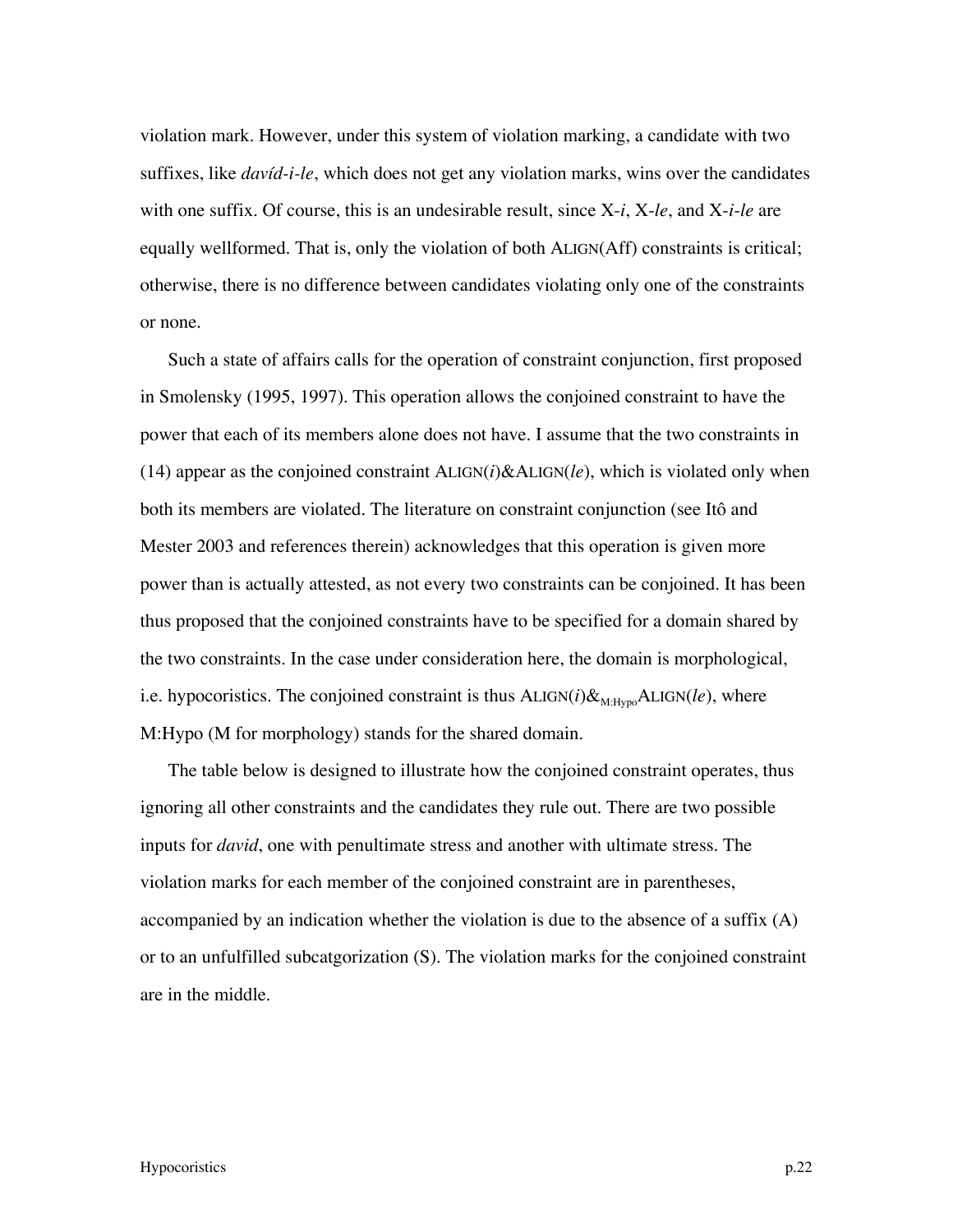| dávid, davíd                                | ALIGN(i) & ALIGN(le)      |
|---------------------------------------------|---------------------------|
| $\lceil d$ ávi $\rceil$ d-i<br>a.           | 7∗S<br>$( * A)$<br>$\ast$ |
| $da[vid-i]$<br>$\mathbf{b}$ .<br>哸          | $( *^A )$                 |
| $\lceil \text{dávid} \rceil$ -le<br>哸<br>c. | 7* <sup>A∶</sup>          |
| $da[vid-le]$<br>d.                          | (*§)<br>(∗^<br>$\ast$     |
| $\mathbb{R}$ da[víd-i]-le<br>e.             |                           |
| f.<br>$da[vid-le]-i$                        | (*S)<br>∕*≳.<br>$\ast$    |
| dávid<br>g.                                 | (*A)<br>(∗A<br>$\ast$     |

(15) *dávid* ~ *davíd* – *davíd-i*, *dávid-*le, dávid*-i-le*

The candidates that violate only one member of the conjoined constraint (b, c), or none (e), satisfy the conjoined constraint. The candidates that violate both members  $(a, d, f, g)$ , regardless of the reason of the violation, violate the conjoined constraint. Notice that the null candidate (g) is ruled out, as it violates both members of the conjoined constraint, and that the candidate with two suffixes (e) is as good as the candidates with one suffix (b, c).

Taking into account a larger variety of candidates and constraints, the following tableau presents the selection of a non-TH from a base name with a fixed ultimate stress. To reduce cluttering, it does not include the unviolable constraint MAX as well as the low-ranked violated one, PRWD=FT.

| ?erán          |                    | <b>IDENTSTRESS</b> | <b>FTBIN</b> | <b>TROCHEE</b> |       |        | ALIGN(i) & ALIGN(le) |
|----------------|--------------------|--------------------|--------------|----------------|-------|--------|----------------------|
| 哸<br>a.        | $?e[ran-i]$        |                    |              |                |       |        | (* <sup>A)</sup>     |
| b.             | $[?e$ fran $]-i$   | $*1$               |              |                | ′*2.  | $\ast$ | ′∗A`                 |
| $\mathbf{c}$ . | $[?e$ fran $]-$ le | $* $               |              |                | ′∗A`  |        |                      |
| d.             | $?e[ran]-le$       |                    | $\ast$       |                | ′∗A`  |        |                      |
| e.             | $?e[ran-le]$       |                    |              |                | ⁄ ∗A` | $*1$   | ′*S                  |
| f.<br>哸        | $?e[ran-i]-le$     |                    |              |                |       |        |                      |
| g.             | [?erán]            |                    |              | $*$            | ′∗A∖  | $\ast$ | ⁄ ∗A`                |

(16) /*erán* – /*erán-i*, /*erán-i-le*

The suffix -*le* cannot attach directly to a name with fixed ultimate stress, due to either IDENTSTRESS (c), FTBIN (d), or ALIGN(*i*)&ALIGN(*le*) (e).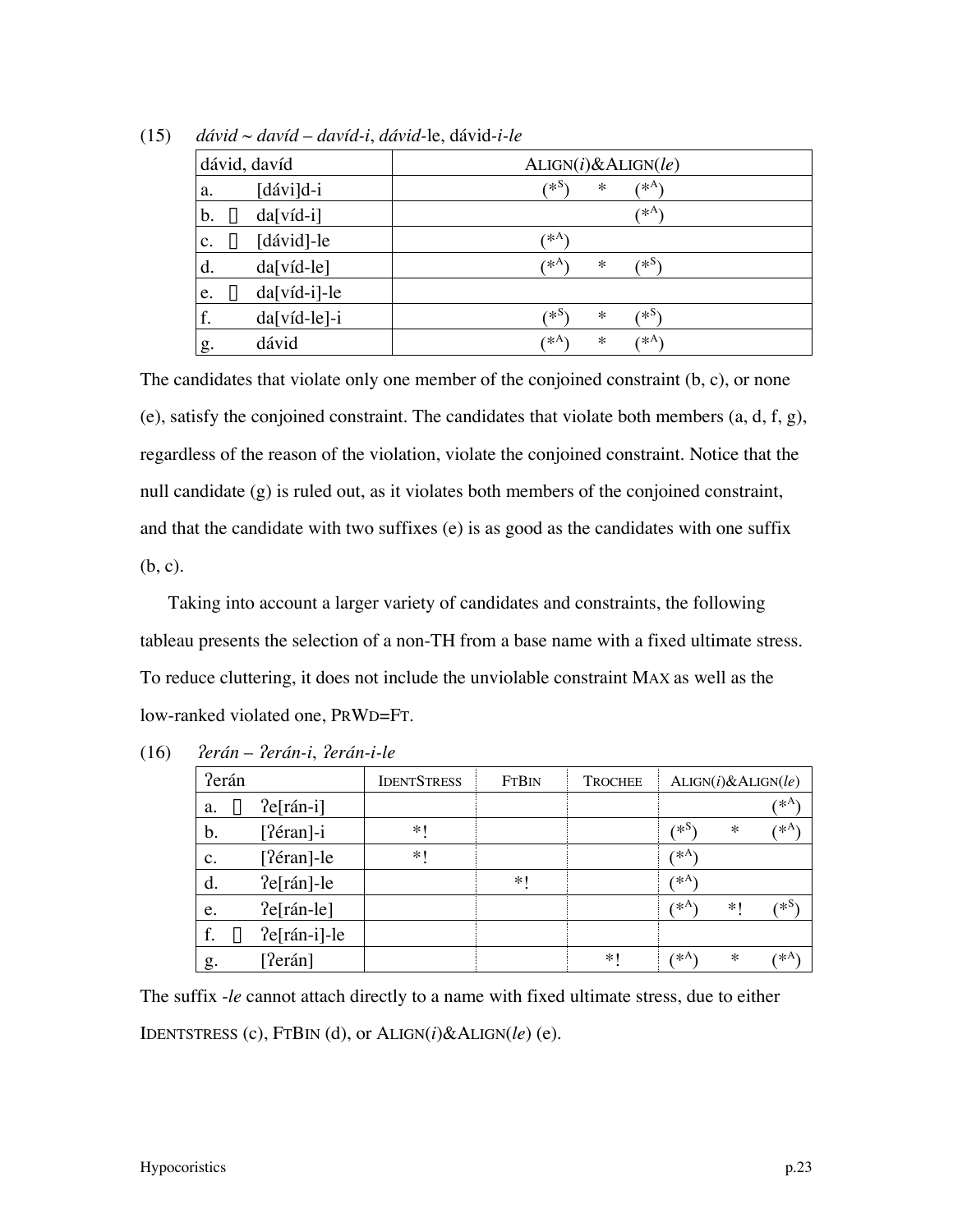Similarly, as shown below, -*i* cannot attach to a base name with fixed penultimate stress (a, b), and therefore the candidates with -*i*-*le* (e, f) are also illforomed (MAX, FTBIN and TROCHEE are ignored).

|                | ?ayélet                      | <b>IDENTSTRESS</b> |         | ALIGN(i) & ALIGN(le) |                  |
|----------------|------------------------------|--------------------|---------|----------------------|------------------|
| a.             | $2$ aye[lét -i]              | *1                 |         |                      | $( \ast A )$     |
| b.             | ?ay[élet]-i                  |                    | ′∗S     | $*$                  | $( \ast A$       |
| $\mathbf{c}$ . | ?a[yélet]-le<br>$\mathbb{R}$ |                    | ′∗A)    |                      |                  |
| d.             | ?aye[lét-le]                 | $\ast$ (           | ′∗A`    | $\ast$               | ∕ *>             |
| e.             | ?ay[élet]-i-le               |                    | $*_{s}$ | $* $                 | (*S              |
| f.             | ?aye[lét-i]-le]              | *1                 |         |                      |                  |
| g.             | ?a[yélet]                    |                    | ′∗A∖    | $*$                  | 7* <sup>A`</sup> |

(17) /a*yélet* – /a*yélet-le*

The tableaux above suggest the following ranking:

### (18) Ranking for non-templatic hypocoristics

MAX, IDENTSTRESS, TROCHEE, FTBIN, ALIGN(*i*)&ALIGN(*le*) >> PRWD=FT MAX, crucially ranked above PRWD=FT, blocks truncation. IDENTSTRESS does not allow shifting stress to accommodate the subcategorization of the suffixes. Nevertheless, the subcategorization must be met given that the conjoined constraint ALIGN(*i*)&ALIGN(*le*) is also undominated. The subcategorization refers to a foot, and this foot is restricted to a binary trochaic foot by the undominated constraints TROCHEE and FTBIN.<sup>18</sup>

While the null candidate (without any suffix) usually loses due to the violation of  $ALIGN(i) & ALIGN(ie)$ , there are cases where it wins. As noted above, vowel-final names with a fixed ultimate stress lack a non-TH (e.g. *hilá*, *advá*, *naamá*, /*idó*, *ro*/*í*), although there are a few exceptions (e.g. *hiláli*, *ro*/*íki*). Due to the fixed ultimate stress, such names cannot take -*le*; \**híla-le* violates IDENTSTRESS, \**hi[lá-le]* does not meet the subcategorization of -*le*, and \**hi[lá]-le* violates FTBIN. However, also -*i* cannot attach to

<sup>&</sup>lt;sup>18</sup> I assume that a single syllable outside the binary trochaic is not footed, i.e. that the prosodic structure of a hypocoristic like *cipóra-le* is [ci[póra]<sub>F</sub>le]<sub>PrWd</sub> rather than  $[[ci]_F[póra]_F[le]_F]_{PrWd}$ . Thus, the constraint requiring a syllable to be parsed into a foot should be ranked below FTBN. When the foot hosting the suffix is preceded by two syllables, another trochaic foot can be assumed, as in  $[[\text{yonal}_F[tan-i]_F]_P]_{PrWd}$ , under the exhaustive footing hypothesis.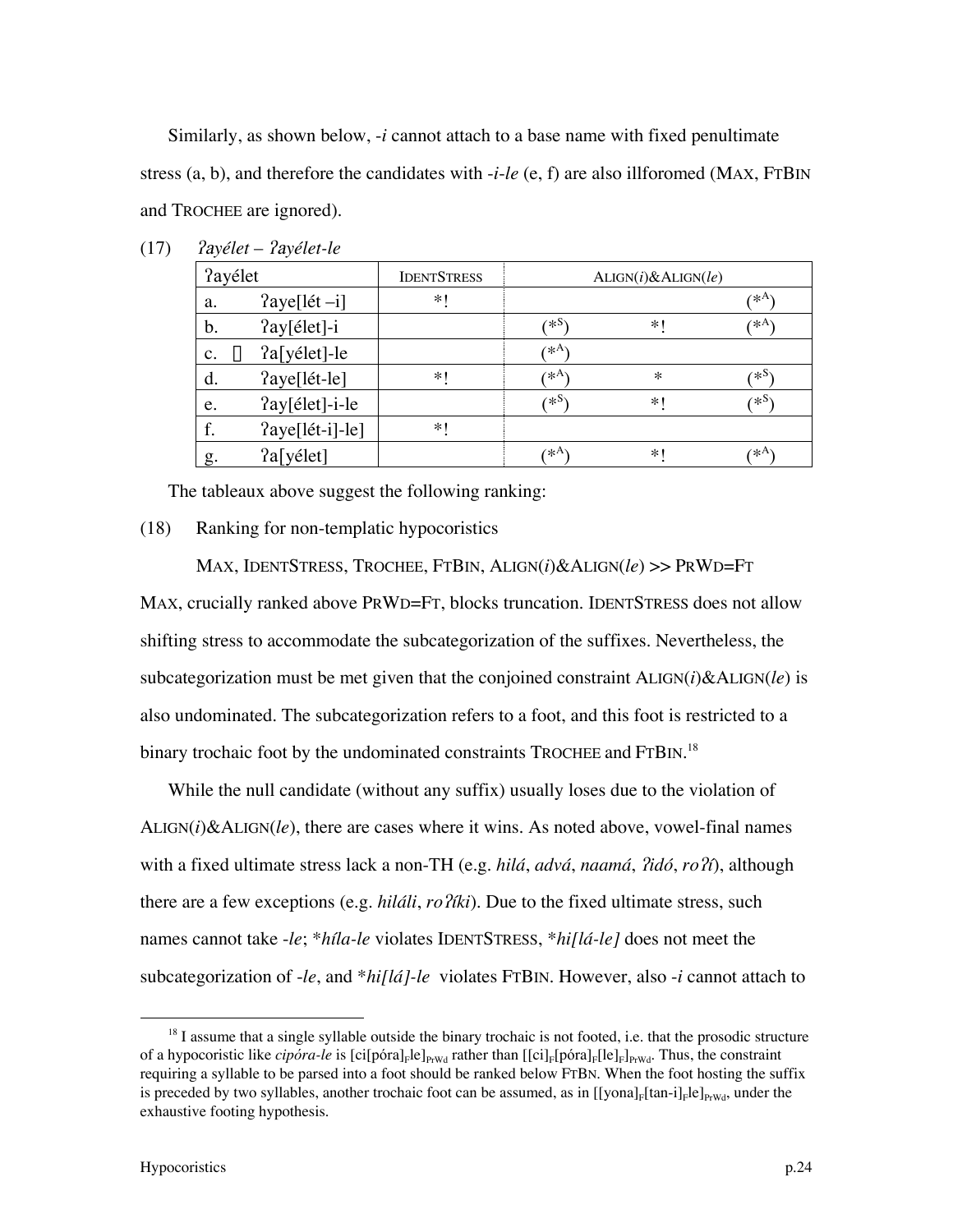such names (\**hilá-i*), due to ONSET. As noted earlier, onsetless syllables may appear in full names (e.g. *na.a.má*, and  $2a.i.va$ ), in which case they persist in the hypocoristics (e.g. /*a.ú.va.-le*). However, derived onsetless syllables are not acceptable in hypocoristics.

The emergence of ONSET in derived environments and the selection of the null parse as the optimal candidate suggest that ONSET outranks ALIGN(*i*)&ALIGN(*le*). The onsetless syllable could be rescued by epenthesis or deletion, but both are impossible procedures (ignoring the exceptions noted above) since DEP and MAX are ranked above ALIGN(*i*)&ALIGN(*le*).

|    | ?advá          | <b>MAX</b> | DEP  | <b>ONSET</b> | ALIGN(i) & ALIGN(le) |
|----|----------------|------------|------|--------------|----------------------|
| a. | $2ad.[vá.-i]$  |            |      | $*1$         |                      |
| b. | $2ad.[vá.C-i]$ |            | $*1$ |              |                      |
| c. | $[2ád.v-i]$    | $*$        |      |              |                      |
|    | ?ad.vá<br>哸    |            |      |              | $\ast$               |

 $(19)$  *?advá* – null parse

The same constraint ranking accounts for the persistence of onsetless syllables in nonderived environments, i.e. when they appear in the base name. In this case, as shown in (20) below, both the null parse (d) and the suffixed form (a), survive DEP and MAX and violate ONSET. Therefore, the lower-ranked ALIGN(*i*)&ALIGN(*le*) gets to select the optimal candidate, the one with the suffix.

| (20) |  | <i>Paúva</i> – <i>Paúva-le</i> |
|------|--|--------------------------------|
|------|--|--------------------------------|

| ?aúva          |                           | MAX | Dep  | <b>ONSET</b> | ALIGN(i) & ALIGN(le) |
|----------------|---------------------------|-----|------|--------------|----------------------|
| a.             | $\sqrt{a}$ ?a. [ú.va.]-le |     |      | $\ast$       |                      |
| b.             | ?a. [Cú.va.]-le           |     | $*1$ |              |                      |
| $\mathbf{c}$ . | $[?$ ú.va.]-le            | $*$ |      |              |                      |
|                | ?a[úva]                   |     |      | ∗            | $*$                  |

With the addition of the cases where the null parse is optimal, the following rankings are required: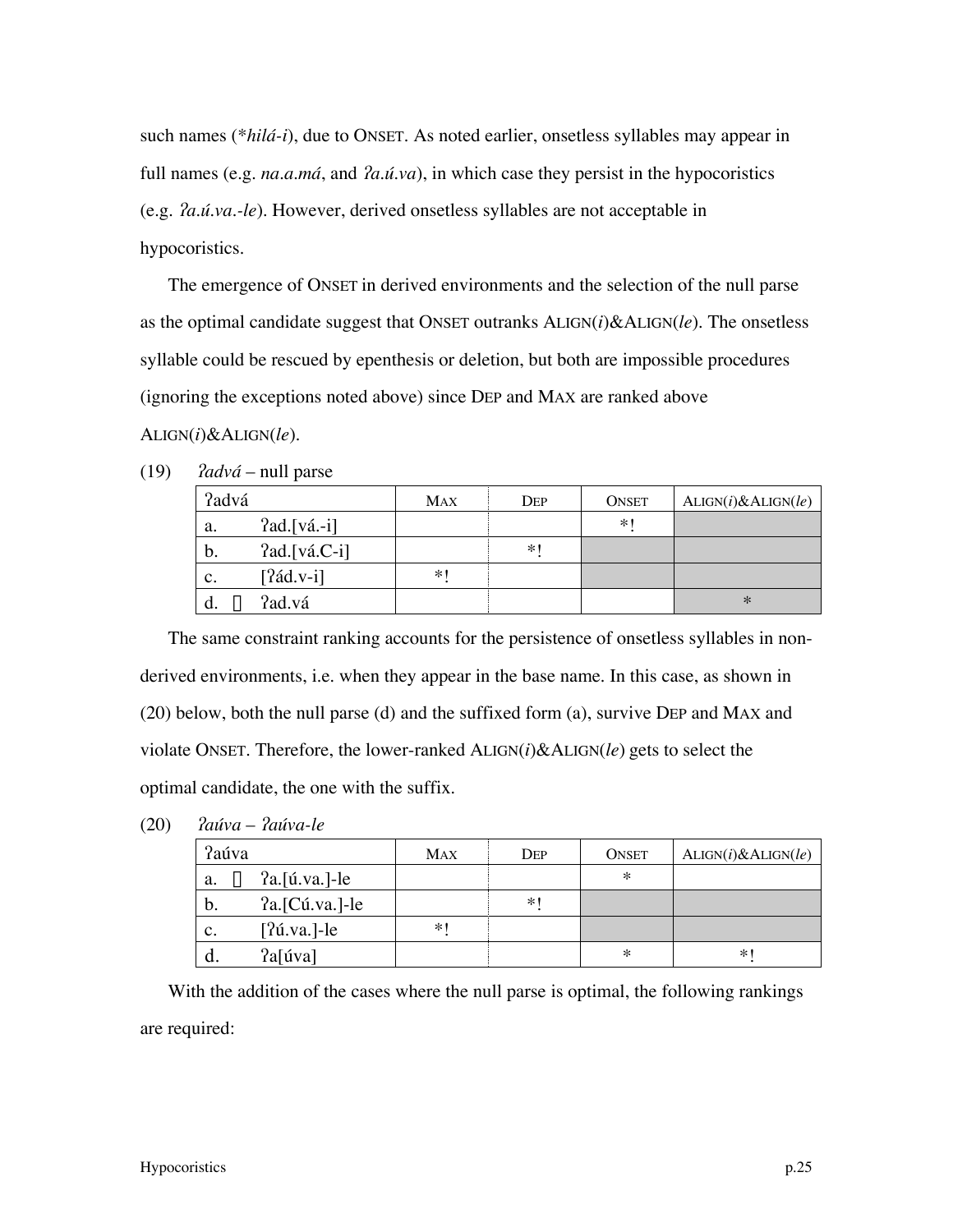| DEP                | $\gg$ | <b>ONSET</b>         | Do not insert or delete base segments -             |
|--------------------|-------|----------------------|-----------------------------------------------------|
| <b>MAX</b>         |       |                      | stay with onsetless syllables                       |
| <b>ONSET</b>       | $\gg$ | ALIGN(i) & ALIGN(le) | Avoid onsetless syllables -                         |
|                    |       |                      | do not attach suffix                                |
|                    |       | PRWD=FT              | Do not delete base segments -                       |
| <b>MAX</b>         | $\gg$ |                      | stay with a prosodic word larger than a foot        |
| <b>IDENTSTRESS</b> |       |                      | Do not shift stress from its position in the base – |
|                    | $\gg$ | ALIGN(i) & ALIGN(le) | stay with a base without a suffix                   |
| <b>TROCHEE</b>     |       |                      | Have a trochaic foot                                |
| <b>FTBIN</b>       |       |                      | Have a binary foot                                  |

(21) Constraint rankings for non-templatic hypocoristics

The analysis above accounts for the simultaneous selection of several non-THs. It reflects the state of affairs in the language, where different speakers select different forms. However, it is also possible that the same speaker selects different forms on different occasions, or with respect to different people. Therefore, the simultaneous selection of non-THs must be maintained for both inter-language and inter-speaker variation.

There is an alternative analysis, which relies on the prosodic distinction between the two suffixes, vowel-initial (-*i*) vs. consonant-initial (-*le*). This analysis does without constraint conjunction and subcategorization, but it cannot maintain the simultaneous selection achieved by the analysis proposed above. This analysis, to which I will refer as the alignment analysis (as opposed to the earlier subcategorization analysis), does not assign any properties to the suffixes beyond simple suffixation, i.e. ALIGNR(Aff, Stem). The different behavior of the suffixes is derived from their different structure, V vs. CV, by two constraints of the alignment family, one being faithfulness and the other being markedness. The faithfulness constraint, ANCHOR, requires alignment between the right edge of the prosodic word in the input (base name) and a right edge of a foot in the output (hypcoristic). The markedness constraint ALIGN, which refers only to the output, requires alignment between the right edge of the prosodic word and the right edge of a foot.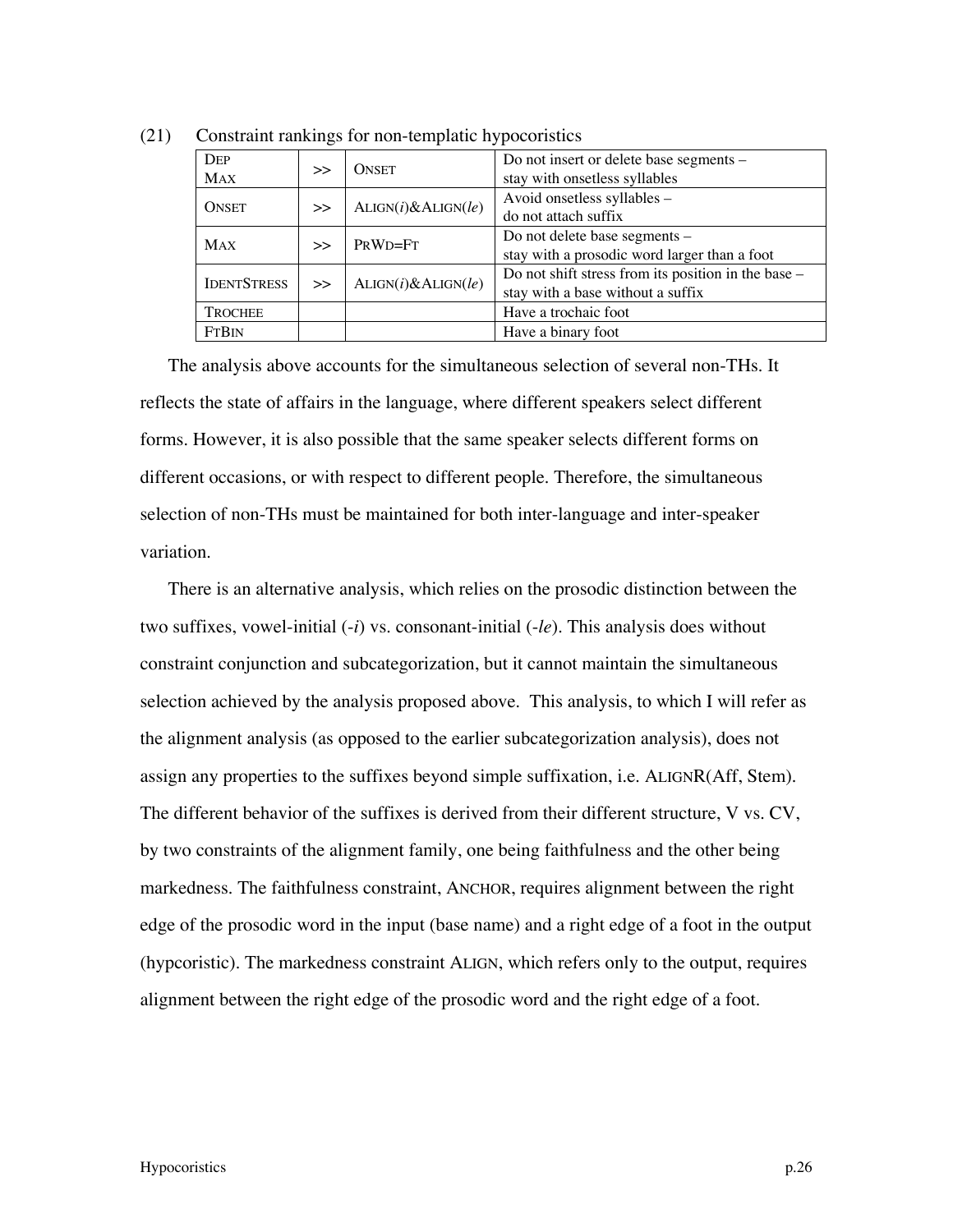| (22) | $ANCHORR(PrWdI, FootO)$          |                                          | ALIGNR(PrWd <sup>o</sup> , Foot <sup>o</sup> ) |
|------|----------------------------------|------------------------------------------|------------------------------------------------|
|      |                                  | Input: $\ldots \sigma_i$ <sub>PrWd</sub> |                                                |
|      | Output: $ \sigma_i$ <sub>E</sub> |                                          | $\ldots \sigma]_{\mathrm{F}}]_{\mathrm{PrWd}}$ |

The ranking for both suffixes is ANCHORR >> ALIGNR, but for each suffix another constraint turns to select the optimal candidate. As shown below, when -*i* is added (23a), either candidate violates ANCHORR, since the final coda of the base name has to surface as the onset of the vocalic suffix, due to the higher-ranked constraint ONSET.<sup>19</sup> The latter, as in the subcategorization analysis, has to outrank ALIGN(Aff) in order to account for the null parse for base names with final stressed vowel (\**hilá-i*). Consequently, ALIGNR gets to select the optimal candidate. When the suffix -*le* is added, there is no resyllabification, as the suffix begins with a consonant, and the dominant constraint ANCHORR selects the optimal candidate. Notice that base names with variable stress are both available as bases. The appropriate base is not selected by the suffix but rather by the constraint ranking (all candidates respect FTBIN, TROCHEE, MAX, DEP, and IDENTSTRESS; || marks the right edge of the input prosodic word).

| (23) | $ONSET \gg ANCHORR$ |
|------|---------------------|
|------|---------------------|

|                | $[dávid]_{PrWd}$ , $[david]_{PrWd}$        | <b>ONSET</b> | ALIGN(Aff) | ANCHORR | ALIGNR |
|----------------|--------------------------------------------|--------------|------------|---------|--------|
| a.             | $[da[vid]]_{\text{F}}]_{\text{PrWd}}$<br>隐 |              |            | ∗       |        |
| b.             | $[[dávi]_{F}$ dll-i] <sub>PrWd</sub>       |              |            | $\ast$  | $*$    |
| $\mathbf{c}$ . | $[[dávid]]_{F}$ -i] <sub>PrWd</sub>        | $*$          |            |         | $\ast$ |
| d.             | $[[dávid]]_F]_{PrWd}$                      |              | $*$ (      |         |        |

 $b.$  ANCHORR  $\gg$  ALIGNR

| [dávid] $_{PrWd}$ , [davíd] $_{PrWd}$                     | <b>ONSET</b> | ALIGN(Aff) | ANCHORR | ALIGNR |
|-----------------------------------------------------------|--------------|------------|---------|--------|
| $[da[vid]]-[F]_{PrWd}$<br>a.                              |              |            | $*$ (   |        |
| $\mathbb{R}$ [[dávid  ] <sub>F</sub> -le] <sub>PrWd</sub> |              |            |         | $\ast$ |
| $[[dávid]]_F]_{Prwd}$<br>$\mathbf{c}$ .                   |              | *1         |         |        |

<sup>&</sup>lt;sup>19</sup> While a syllable can be dominated directly by the prosodic word, in violation of the Strict Layer Hypothesis (Selkirk 1984), it cannot be split between two feet.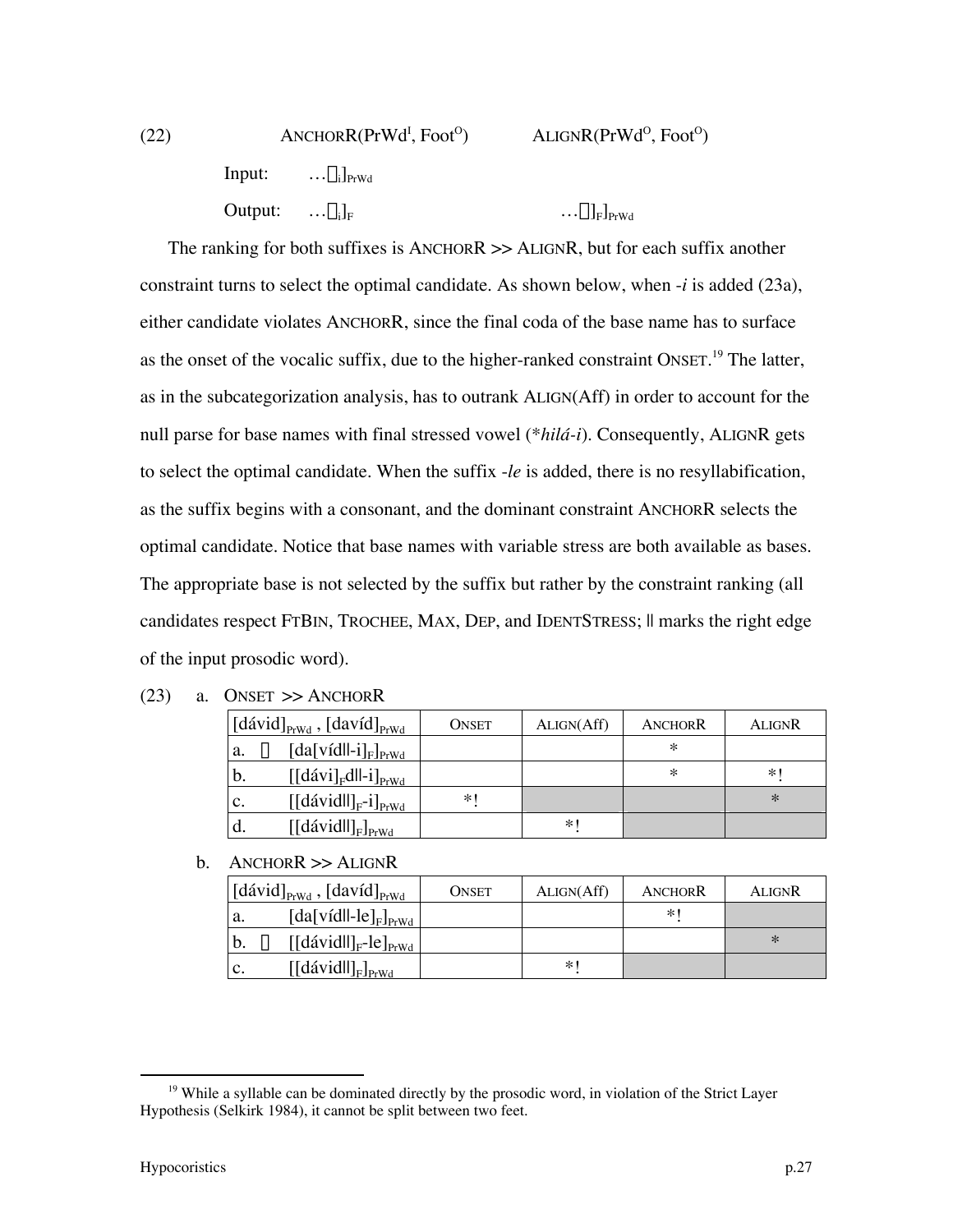The problem with this approach is that each suffix has to be evaluated independently. Within a single evaluation, as shown below, only one of the three possible hypocoristics is selected optimal.

| $\left[\text{dávid}\right]_{\text{PrWd}} / \left[\text{davíd}\right]_{\text{PrWd}}$ | <b>ONSET</b> | ALIGN(Aff) | ANCHORR | ALIGNR |
|-------------------------------------------------------------------------------------|--------------|------------|---------|--------|
| $[da[vid]]_{\text{F}}]_{\text{PrWd}}$<br>a.                                         |              |            | $*$     |        |
| $\mathbb{R}$ [[dávid] <sub>F</sub> -le] <sub>PrWd</sub><br>$b_{\cdot}$              |              |            |         | $\ast$ |
| $[da[vid]]_{F}$ -le $]_{PrWd}$                                                      |              |            | $*$     | $\ast$ |

| (24) | The wrong prediction of a single evaluation |  |  |
|------|---------------------------------------------|--|--|
|      |                                             |  |  |

Cand-c, with the two suffixes, is harmonically bound, as it violates both ANCHORR and ALIGNR; the right edge of the foot is not aligned with the right edge of the prosodic word (violation of ALIGNR), and the right edge of the input prosodic word is not aligned with the right edge of the foot (violation of ANCHORR). It thus has no chance against the other two candidates. Cand-b, with -*le*, is better than cand-a, with -*i*, due to the ranking ANCHOR $R \gg$  ALIGN $R$ , which was established in (23b).

As shown above, the alignment approach, which does away with subcategorization, fails to account for the fact that all the candidates in (23) are equally wellformed, and they are all available to the same speaker. Indeed, as noted in footnote 1, -*i* and -*le* do not have the same status in the language, and it is thus possible to assume independent evaluations. However, the speakers that use -*le* also use -*i*-*le*, which, as shown in (24), has no chance to win against -*le*.

Under the subcategorization analysis promoted here, it is the task of the constraint ranking to determine which suffix is attached to which forms of the base name. That is, a single ranking provides all the possible non-THs, and the basis for selecting one of them in a particular context is at most pragmatic, but certainly not phonological or morphological.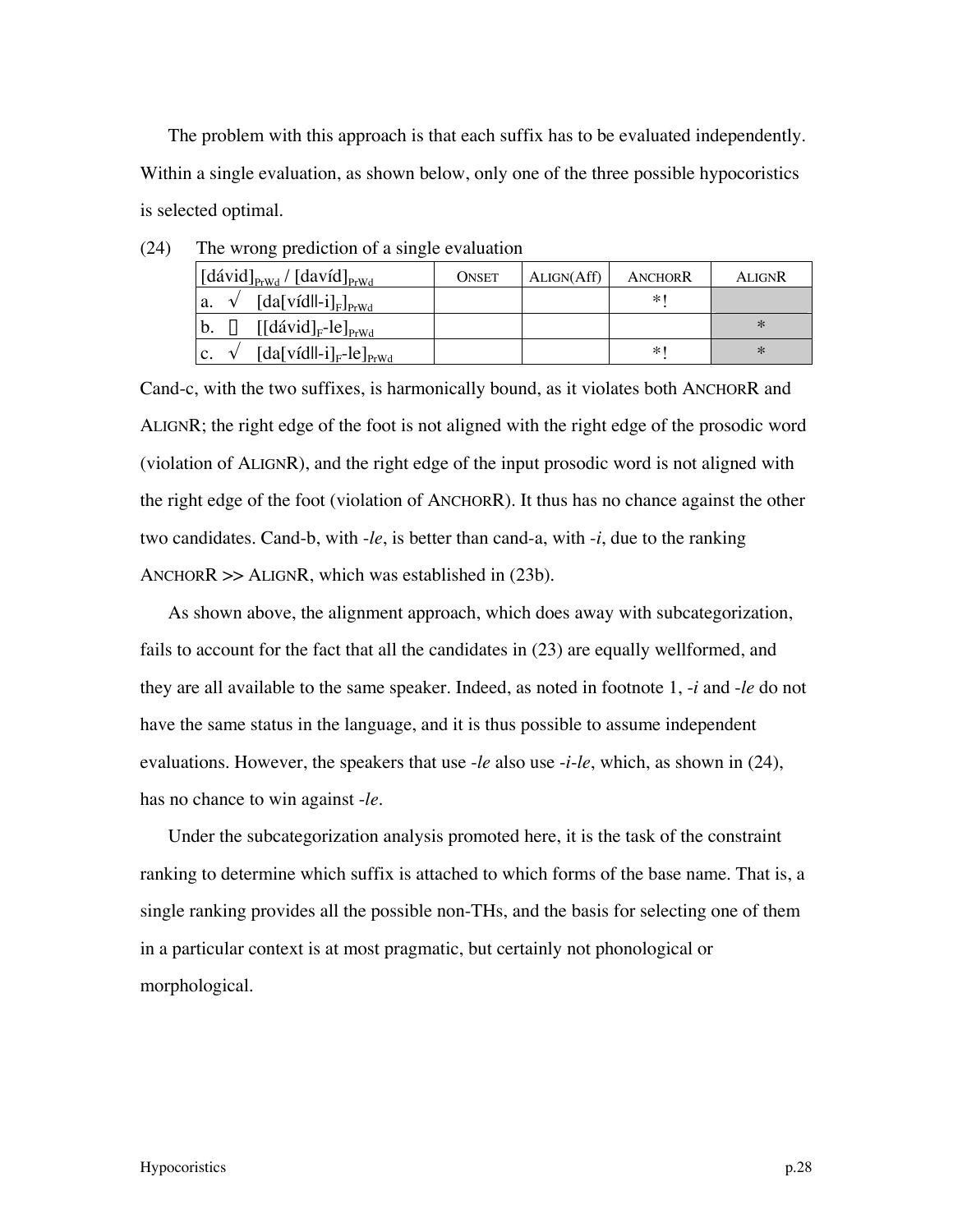## **5. Conclusion**

It is not at all surprising that TH are often associated with child's speech. At the Minimal Word stage, children produce words that fit the binary trochaic foot. This is true for languages such as English and Dutch (Fikket 1994, Demuth and Fee 1995 and Demuth 1995, 1996), where the binary trochaic foot is prominent. However, in Hebrew too, where there is no evidence of one specific foot (see  $\S 2.1$ ), the acquisition path reflects the preference of the binary trochaic foot (Ben-David 2001, Adam 2002),

Hypocoristics, like the children's words at the Minimal Word stage, reflect the emergence of the unmarked binary trochaic foot. It has been shown that while FTBIN could be high-ranked in the grammar of adult speakers of Hebrew, the effect of TROCHEE is rather limited, mostly to trochaic stems. It is very unlikely that the presence of the trochaic stems in the language is the source of the structure of the hypocoristics. Rather, it is the universally unmarked status of the binary trochaic foot.

The binary trochaic foot in Hebrew hypocoristics is not limited to THs, where it affects the size and the stress pattern. It is also relevant for non-THs, where it is responsible for the stress pattern.

The distinction between templatic and non-templatic hypocoristics is thus reduced to the ranking of PRWD=FT and MAX. In THs, the ranking of these two constraints is PRWD=FT >> MAX, and therefore truncation of segmental material that does not fit into the binary foot is inevitable. In non-THs, the ranking is  $MAX \gg PRWD=FT$ , and thus truncation is impossible. This limited distinction in the rankings is also responsible for the morphological difference between the two types of hypocoristic, i.e. that THs can take only -*i*, while non-THs can take -*i*, -*le*, or -*i-le*.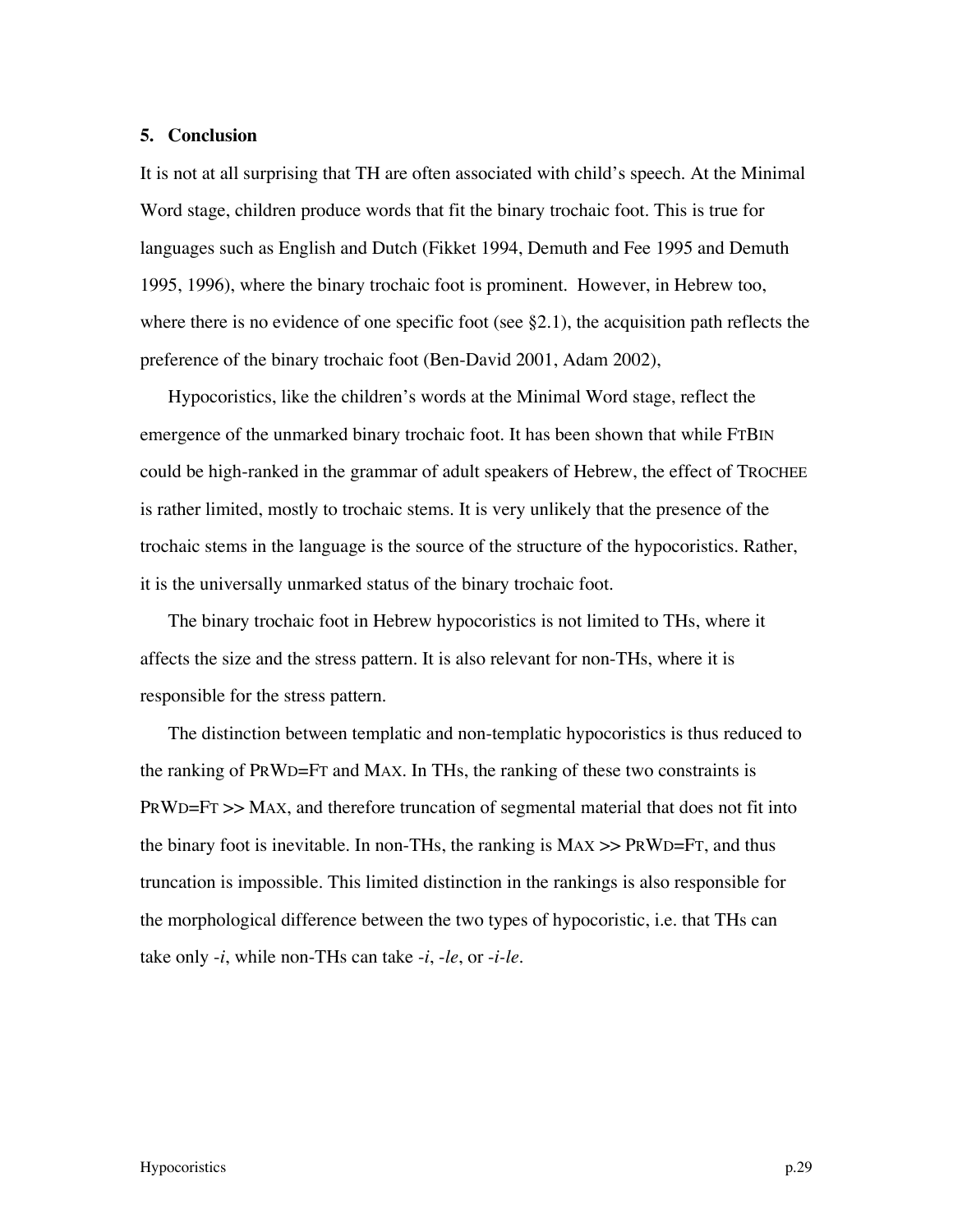## **REFERENCES**

- Adam, Galit. 2002. *>From Variable to Optimal Grammar: Evidence from Language Acquisition and Language Change*. Ph.D. dissertation, Tel-Aviv University.
- Alderete, John. 1999. *Morphologically Governed Accent in Optimality Theory*. Ph.D. dissertation, University of Massachusetts, Amherst.
- Aronoff, Mark. 1976. *Word Formation in Generative Grammar*. Cambridge, MA: The MIT Press.
- Bat-El, Outi. 1993. Parasitic metrification in the Modern Hebrew stress system. *The Linguistic Review* 10:3:189-210.
- Bat-El, Outi. 1994a. The Optimal Acronym Word in Hebrew. In Koskinen (ed.) *Proceedings of the 1994 Annual Conference of the Canadian Linguistic Association*. Toronto Working Papers in Linguistics. pp. 23-37.
- Bat-El, Outi. 1994b. Stem modification and cluster transfer in Modern Hebrew. *Natural Language and Linguistic Theory* 12:571-593.
- Bat-El, Outi. 2002a. True truncation in colloquial Hebrew imperatives. *Language* 78:1-33
- Bat-El, Outi. 2002b. Semitic verb structure within a universal perspective. In J. Shimron (ed.) *Language Processing and Acquisition in Languages of Semitic, Root-based, Morphology*. Amsterdam: John Benjamins. 29-59.
- Becker, Michael. 2003a. Hebrew stress: Can't you hear those trochees? In Kaiser and Arunachalam (eds) *Proceedings of PLC 26*, 9:45-58.
- Becker, Michael. 2003b. Lexical stratification of Hebrew the disyllabic maximum. *Proceedings of the Israeli Association of Theoretical Linguistics*. http://atar.mscc.huji.ac.il/~english/IATL/19/TOC.html.
- Ben-David, Avivit. 2001. Language Acquisition and Phonological Theory: Universal and Variable Processes Across Children and Across Languages. Ph.D. dissertation, Tel-Aviv University (in Hebrew).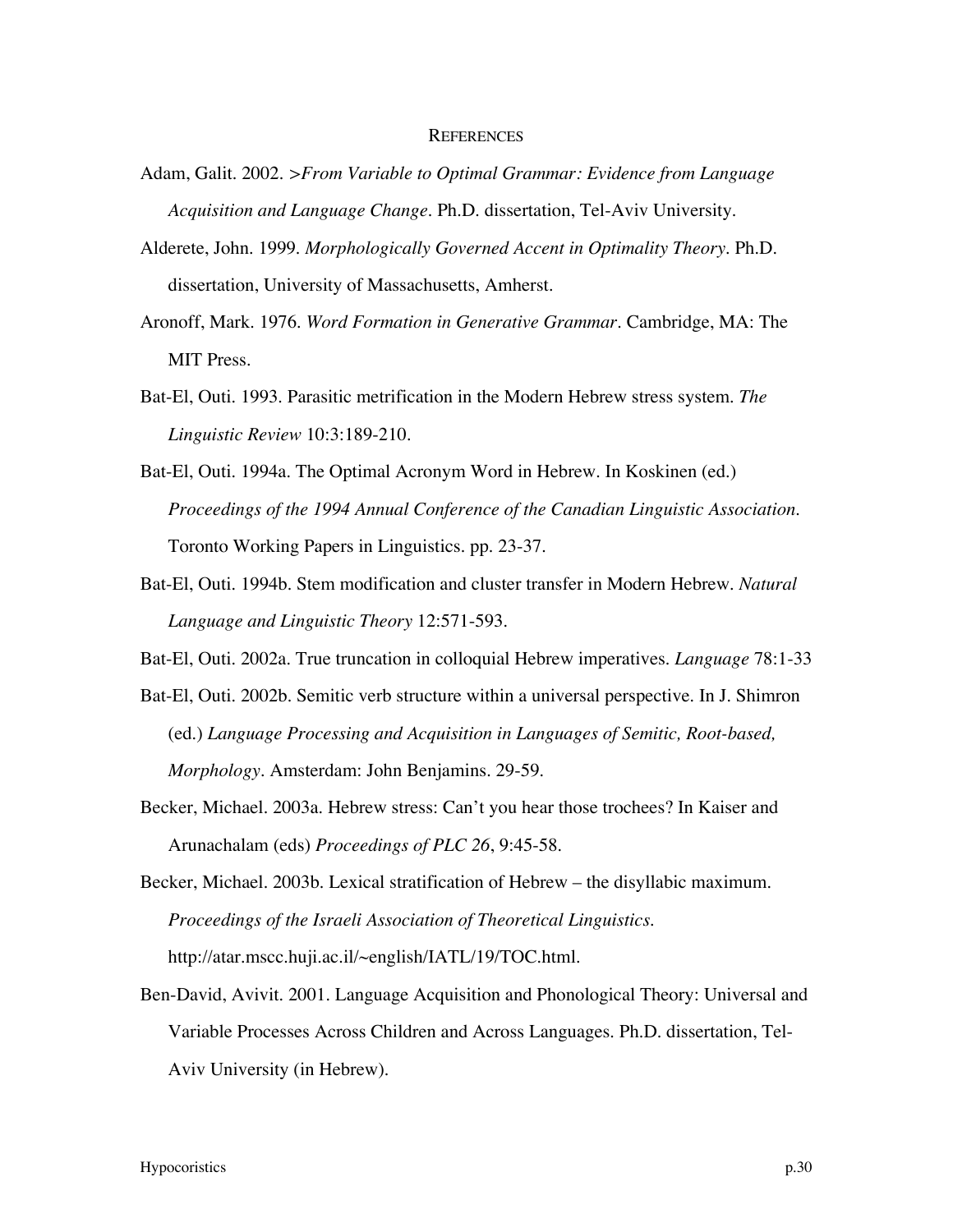- Benua, Laura. 1997. *Transderivational Identity: Phonological Relations Between Words*. Ph.D. dissertation, University of Massachusetts, Amherst. [2000. New York: Garland].
- Berent, Iris, Steven Pinker, and Joseph Shimron. 2002. The nature of regularity and irregularity: Evidence from Hebrew nominal inflection. *Journal of Psycholinguistic Research* 31:459-502
- Berman, Ruth. 1981. Children's regularizations of plural forms. *Stanford Papers and Reports on Child Language Development* 20:34-44.
- Bolozky, Shmuel. 1982. Remarks on rhythmic stress in Modern Hebrew. *Journal of Linguistics* 18:275-289.
- Bolozky, Shmuel. 1995. The segolates: Linear or discontinuous derivation? In O. Schwarzwald and Y. Schlesinger (eds) *Hadassah Kantor Jubilee Book*. Ramat Gan: Bar-Ilan University. pp. 17-26.
- Bolozky, Shmuel. 2000. Stress placement as a morphological and semantic marker in Israeli Hebrew. *Hebrew Studies* 41:53-82.
- Chomsky, Noam. 1965. *Aspects of the Theory of Syntax*. Cambridge, MA; The MIT Press.
- Davis, Stuart and Bushra Adnan Zawaydeh. 2001. Arabic hypocoristics and the status of the consonantal root. *LI* 32:512-520.
- Demuth, Katherine. 1995. Markedness and development of prosodic structure. In J. Beckman (ed.) *Proceedings of the North East Linguistic Society*. 25:2:13-25.
- Demuth, Katherine. 1996. The prosodic structure of early words. In J. Morgan and K. demuth (eds) *Signal to Syntax: Bootstrapping from Speech to Grammar in Early Acquisition*. Mahwah, NJ: Erlbaum. 171-184.
- Demuth, Katherine and Jane Fee. 1995. Minimal words in early phonological development. Ms. Brown University and Dalhhousie University.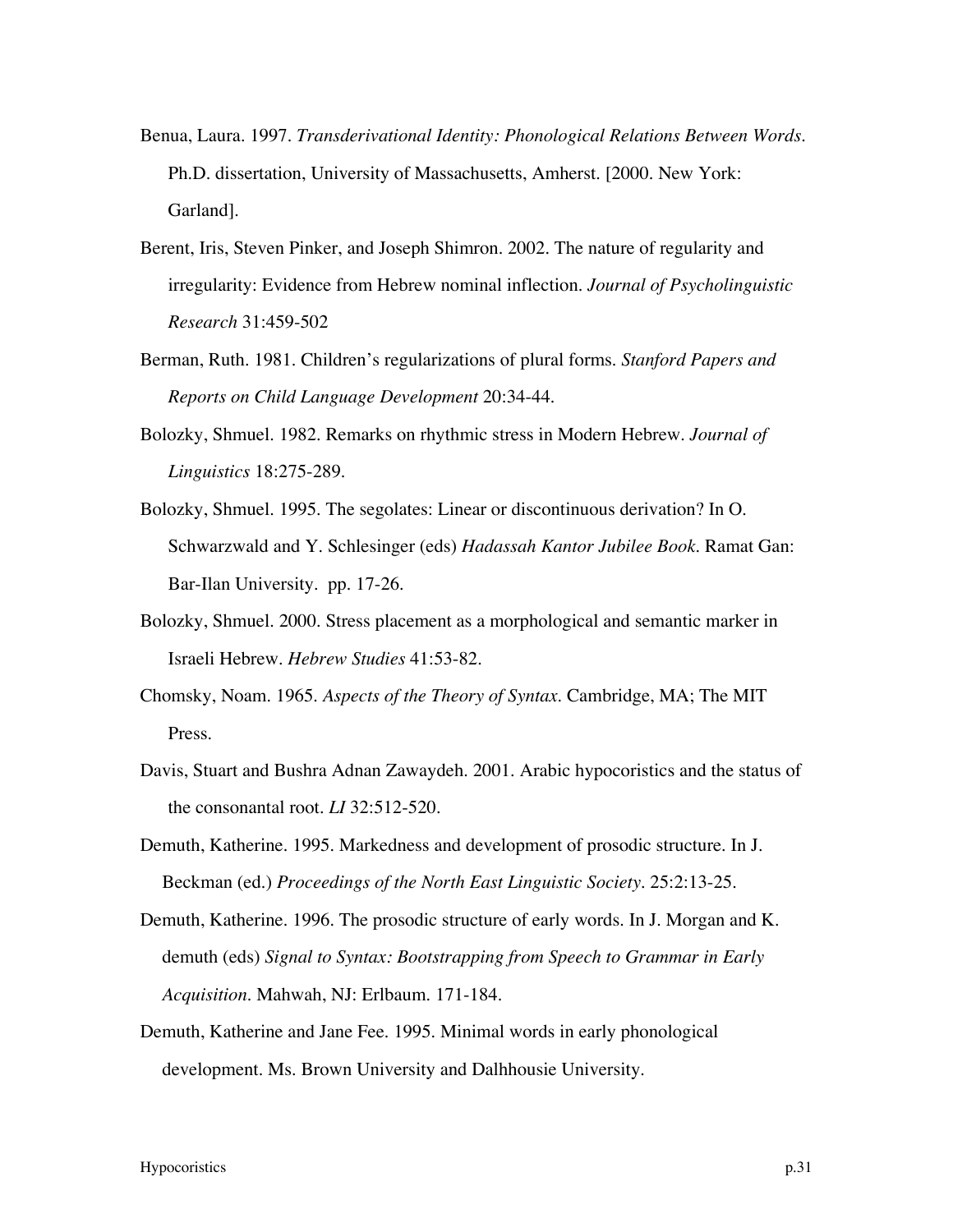- Fikkert, Paula. 1994. *On the Acquisition of Prosodic Structure*. Ph.D. Dissertation, Leiden [Holland Institute of Generative Linguistics Dissertation Series 6].
- Graf, Dafna. 1999. The Metrical Structure of Modern Hebrew Nominals. M.A. Thesis. HHU Düsseldorf.
- Graf, Dafna and Adam Ussishkin. 2003. Emergent iambs: Stress in Modern Hebrew. *Lingua* 113:239-270.

Hayes, Bruce. 1995. *Metrical Stress Theory*. Chicago: The University of Chicago Press. Inkelas, Sharon. 1998. The theoretical status of morphologically conditioned phonology: a case study of dominance effects. In G. Booij and J. van Marle (eds) *Morphology 1997*. Dordrecht: Kluwer Academic Publishers. pp. 121-155.

Inkelas, Sharon and Cheryl Zoll. 2003. Is Grammar dependence real? *ROA 587-0303*.

- Itô, Junko and Armin Mester. 1998. Sympathy Theory and German truncations. In M. Viola and B. Moréen (eds.), *University of Maryland Working Papers in Linguistics 5* (selected phonology papers from Hopkins Optimality Theory Workshop 1997/University of Maryland Mayfest 1997). 117-139.
- Itô, Junko and Armin Mester. 2003. *Japanese Morphophonemic: Markedness and Word Structure*. Canbridge, MA: The MIT Press.
- Kiparsky, Paul. 1982. From cyclic phonology to lexical phonology. In H. van der Hulst and N. Smith (eds) *The Structure of Phonological Representations (Part I)*. Dordrecht: Foris Publications. pp. 131-175.
- Levy, Yonata. 1983. The Acquisition of Hebrew plurals: The case of the missing gender category. *Journal of Child Language* 10:107-121.
- Lieber, Rochel. 1980. *The Organization of the Lexicon*. Ph.D. dissertation, MIT [distributed by IULC 1981].
- McCarthy, John. 1984. Prosodic organization in morphology. In M. Aronoff and R.T. Oehrle (eds) *Language Sound Structure*. Cambridge, MA: The MIT Press. 299-317.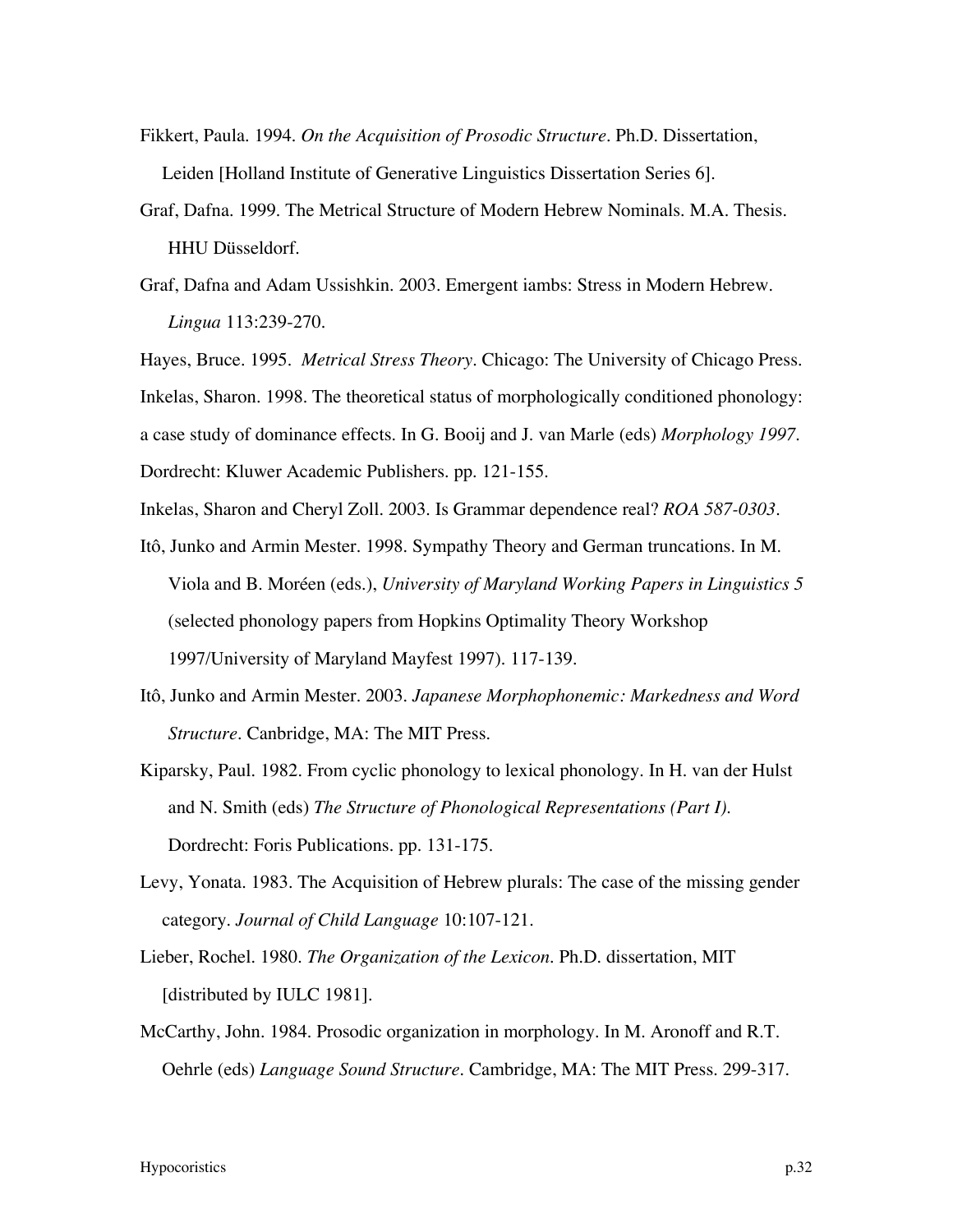- McCarthy, John and Alan Prince. 1993. Generalized alignment. In G. Booij and J. van Marle (eds) *Yearbook of Morphology 1993*. Dordrecht: Kluwer Academic Publishers. pp. 79-153.
- McCarthy, John and Alan Prince. 1994. The emergence of the unmarked: Optimality in prosodic morphology. In Mercè Gonzàlez ed. *Proceedings of the North East Linguistics Society* 24. GLSA, Amherst MA, 333-397.
- McCarthy, John and Alan Prince. 1995. Faithfulness and reduplicative identity. In J. Beckman, L.W. Dickey, and S. Urbanczyk (eds) University of Mssachusetts Occasional Papers in Linguistics v. 18. GLSA, University of Massachusetts, Amherst.
- Melčuk, Igor and Baruch Podolsky. 1996. Stress in Modern Hebrew nominal inflection. Theoretical Linguistics 22:155-194.
- Mester, Armin. 1990. Patterns of truncation. *LI* 21:478-485.
- Piñeros, Carlos Eduardo. 1998. *Prosodic Morphology in Spanish: Constraint Interaction in Word Formation*. Ph.D. dissertation, The Ohio State University.
- Piñeros, Carlos Eduardo. 2000. Prosodic and segmental unmarkedness in Spanish truncation. *Linguistics* 38:63-98.
- Poser, William. 1984. Hypocoristic formation in Japanese. In M. Wescoat et al. (eds) *Proceedings of the 3rd West Coast Conference on Formal Linguistics*. 218-229.
- Poser, William. 1990. Evidence for foot structure in Japanese. *Language* 66:78-105.
- Prince, Alan. 1980. A metrical theory for Estonian Quantity. *Linguistic Inquiry* 11:511- 562.
- Prince, Alan and Paul Smolensky. 1993. Optimality Theory: Constraint Interaction in Generative Grammar. Report RuCCS-TR-2. New Brunswick, NJ: Rutgers University Center for Cognitive Science. ROA 537 <http://roa.Rutgers.edu>.
- Russell, Kevin. 1995. Morphemes and candidates in Optimality Theory. ROA 44-0195 <http://ruccs.rutgers.edu/roa.html>.